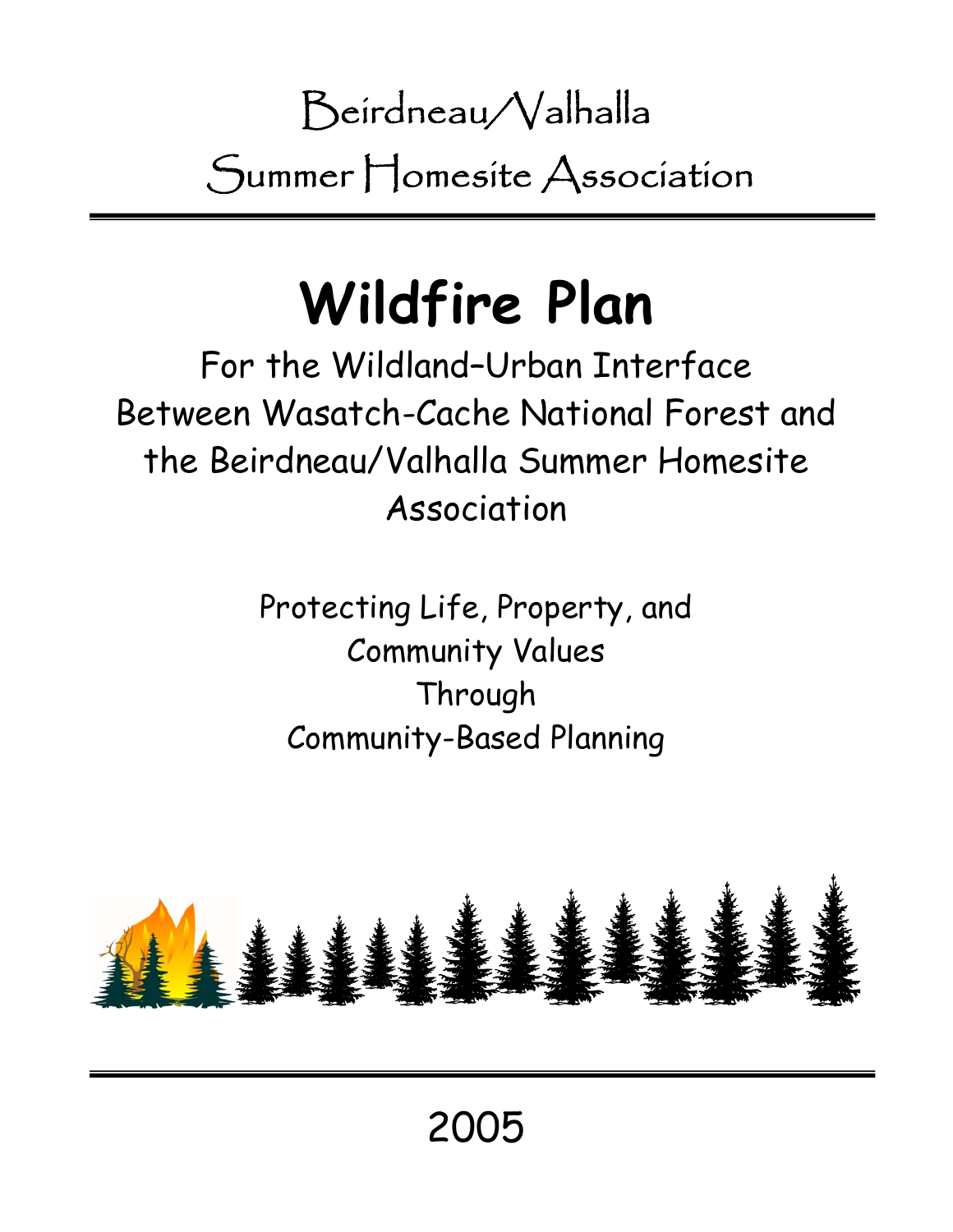# **TABLE OF CONTENTS**

**Introduction** 

# **Beirdneau/Valhalla Fire Planning Checklist**

# **Declarations of Concurrence by Fire Partners to the Plan**

# **Section I – Beirdneau/Valhalla Description**

The description identifies "community" resources that can be used to complete the goals for the plan, and it provides a physical description of the Bierdneau Summer Home Site that can guide wildfire preparation and response decisions.

# **Section II – Beirdneau/Valhalla Prescription**

The prescription includes the plan and the specific actions needed to complete the goals for the plan. For the actions that are identified, responsible parties, resources and priorities are given.

# **Section III – Wildfire Reference Resources**

This section contains a list of wildfire preparation and response resources that have been selected for retention in Beirdneau/Valhalla's wildfire reference library.

# **Section IV – Technical Assessments by Fire Officials**

This section includes fire officials' assessments and ratings of the wildfire hazard in Beirdneau/Valhalla and their recommendations for actions to mitigate hazards.

# **Appendix**

The appendix includes emergency contact lists, technical assessments and worksheets, maps, etc.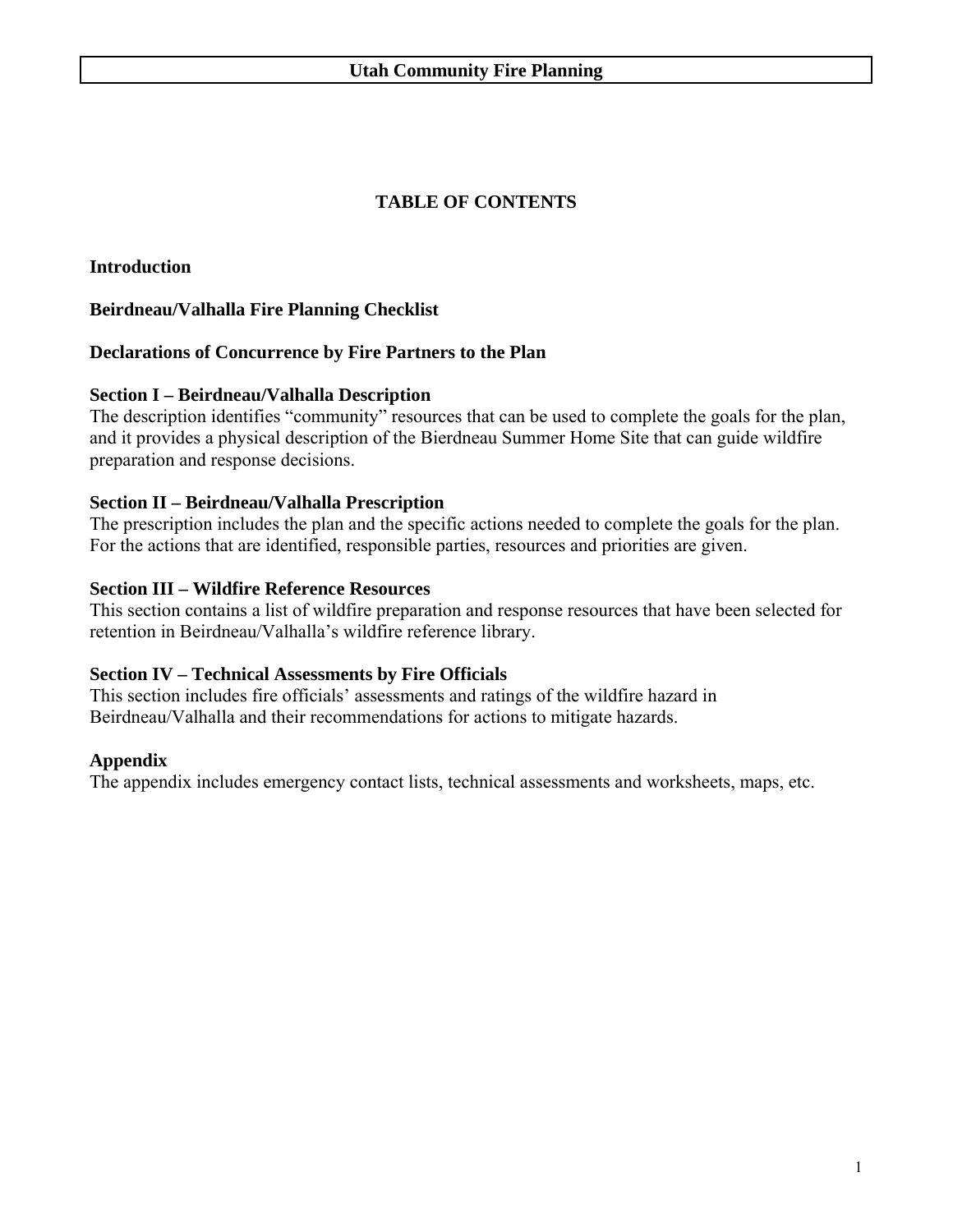# **INTRODUCTION**

Within the fire-susceptible Wasatch-Cache National Forest are a number of summer home sites; these areas of wildland-urban interface pose special challenges for fire risk reduction. The protection of the people, homes, and infrastructures of the summer home sites, in addition to the protection of the natural forest resources, is a share responsibility between the people who recreate in the summer home sites and the local, county, state and federal governments. The primary responsibility, however, remains at the citizen/owner and association level.

The homeowners in the Beirdneau/Valhalla Summer Home Site, located in the Logan Ranger District of the Wasatch-Cache National Forest, recognize their individual responsibilities. As a first step in effectively meeting the challenge of their responsibilities, the homeowners are collectively identifying the actions to take before a wildfire occurs to improve the chances of survivability of the Site's people, structures, and natural resources. The result is this document: The Beirdneau/Valhalla Wildfire Plan.

# **The Beirdneau/Valhalla Wildfire Plan addresses specific aspects of the Beirdneau/Valhalla Summer Home Site which increase the wildfire risk, including:**

- Homes are in a secluded area surrounded by natural and introduced vegetation.
- Homes are built of flammable materials.
- Fire equipment will be hampered from protecting the area because of long, narrow, winding, and steep roads.
- Distance from fire departments is fairly far.
- One ingress and egress road exists.
- Misperception that fire protection for the Site is equal to urban fire protection services may exist among homeowners.
- Inadequate water supply will hamper any fire suppression efforts.
- Poor signage and access to homes will delay the delivery of emergency services.
- No hazard planning for evacuation and no early warning systems exist.
- Utility service lines and propane tanks pose risks.

# **The purpose of the Beirdneau/Valhalla Wildfire Plan is to reduce the potential for and the consequences of wildfires by:**

- Empowering individuals to organize, plan, and take action on issues impacting Site safety  $\checkmark$  Coordination  $\checkmark$  Fuel modification
	- $\checkmark$  Education  $\checkmark$  Fire Prevention
	- $\checkmark$  Training  $\checkmark$  Public Safety
- Enhancing levels of fire resistance and protection through:
	- $\checkmark$  Improved fire prevention and public education
	- $\checkmark$  Improved coordination within the Site
	- $\checkmark$  Development of long-term strategies
- Identifying the risks of wildland/urban interface fires in the area
- Identifying strategies to reduce the risks to homes and resources during a wildfire.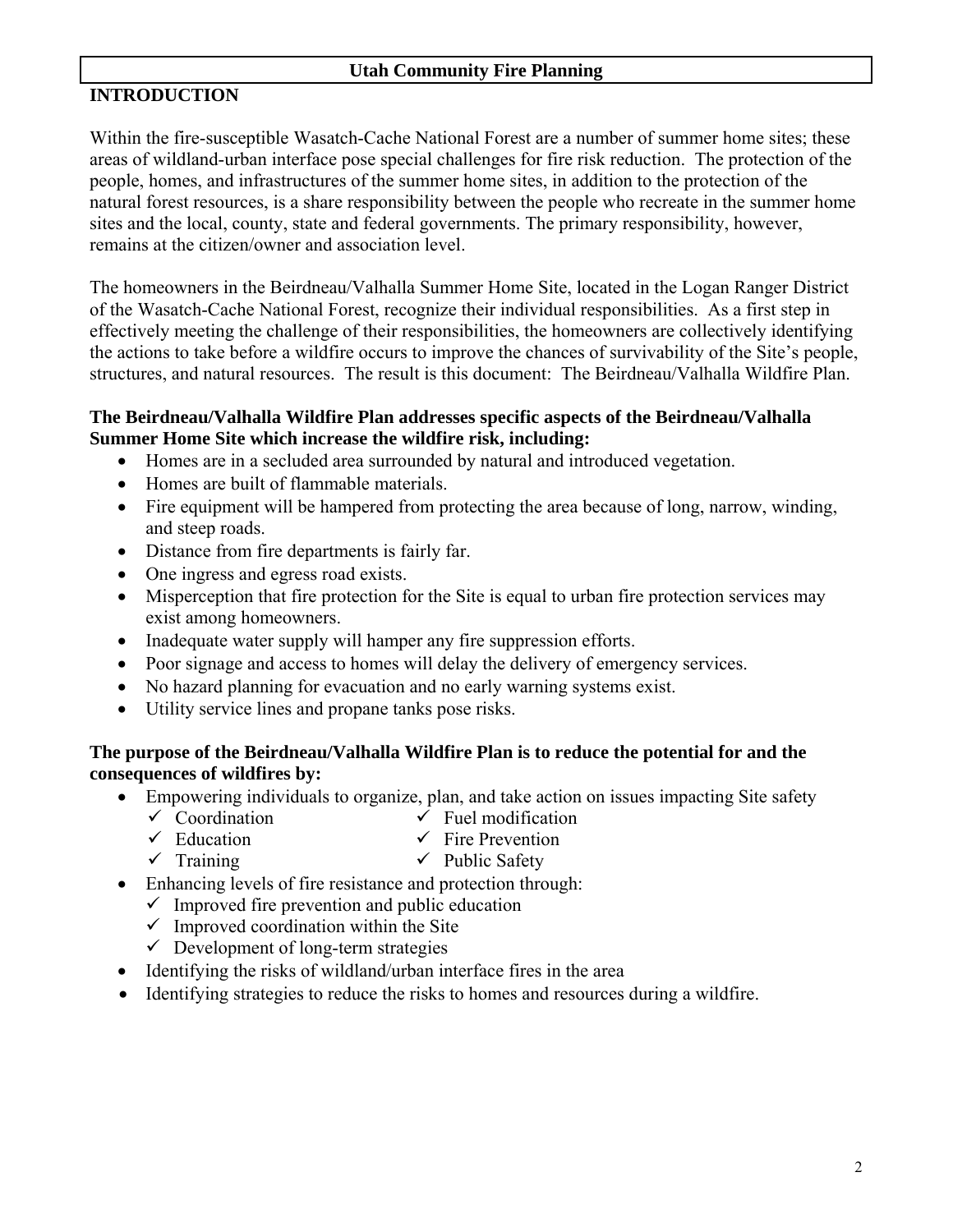# **Utah Community Fire Planning Beirdneau/Valhalla Fire Planning Checklist**

| <b>Community:</b>                  | Beirdneau/Valhalla Summer Homesite Assoc.     |               | County:      | <b>Cache</b> |
|------------------------------------|-----------------------------------------------|---------------|--------------|--------------|
| <b>Primary Contact:</b> Paul Puzey |                                               | <b>Phone:</b> | 801-825-9267 |              |
|                                    | <b>Secondary Contact: Sandra Thorne-Brown</b> | <b>Phone:</b> | 208-234-9970 |              |

| <b>Section</b> |                                                              | <b>Completed by</b>             |             |
|----------------|--------------------------------------------------------------|---------------------------------|-------------|
|                |                                                              | <b>Printed Name / Signature</b> | <b>Date</b> |
|                | <b>Declaration and Concurrence</b>                           |                                 |             |
|                |                                                              |                                 |             |
|                |                                                              |                                 |             |
| I.             | <b>Beirdneau/Valhalla Description</b>                        |                                 |             |
|                | <b>Resources</b>                                             |                                 |             |
|                | Planning Committee Members List                              |                                 |             |
|                | Beirdneau/Valhalla Legal Structure                           |                                 |             |
|                | Population                                                   |                                 |             |
|                | Values at Risk                                               |                                 |             |
|                | Natural Resources at Risk                                    |                                 |             |
|                | <b>Commercial Entities</b>                                   |                                 |             |
|                | <b>Formal Associations</b>                                   |                                 |             |
|                | Media Support                                                |                                 |             |
|                | Schools                                                      |                                 |             |
|                | Transportation (Railroad, Highway)                           |                                 |             |
|                | Private Emergency Service and Equipment<br>Capabilities      |                                 |             |
|                |                                                              |                                 |             |
|                | Restricting Covenants, Ordinances<br><b>Insurance Rating</b> |                                 |             |
|                |                                                              |                                 |             |
|                | <b>Physical Description</b>                                  |                                 |             |
|                | Access                                                       |                                 |             |
|                | Roads                                                        |                                 |             |
|                | Driveways                                                    |                                 |             |
|                | <b>Structures</b>                                            |                                 |             |
|                | Bridges, Culverts, Gates                                     |                                 |             |
|                | <b>Utilities</b>                                             |                                 |             |
|                | Sewage System                                                |                                 |             |
|                |                                                              |                                 |             |
|                |                                                              |                                 |             |
|                |                                                              |                                 |             |
|                |                                                              |                                 |             |
|                |                                                              |                                 |             |
|                |                                                              |                                 |             |
|                |                                                              |                                 |             |
|                |                                                              |                                 |             |
|                |                                                              |                                 |             |
|                |                                                              |                                 |             |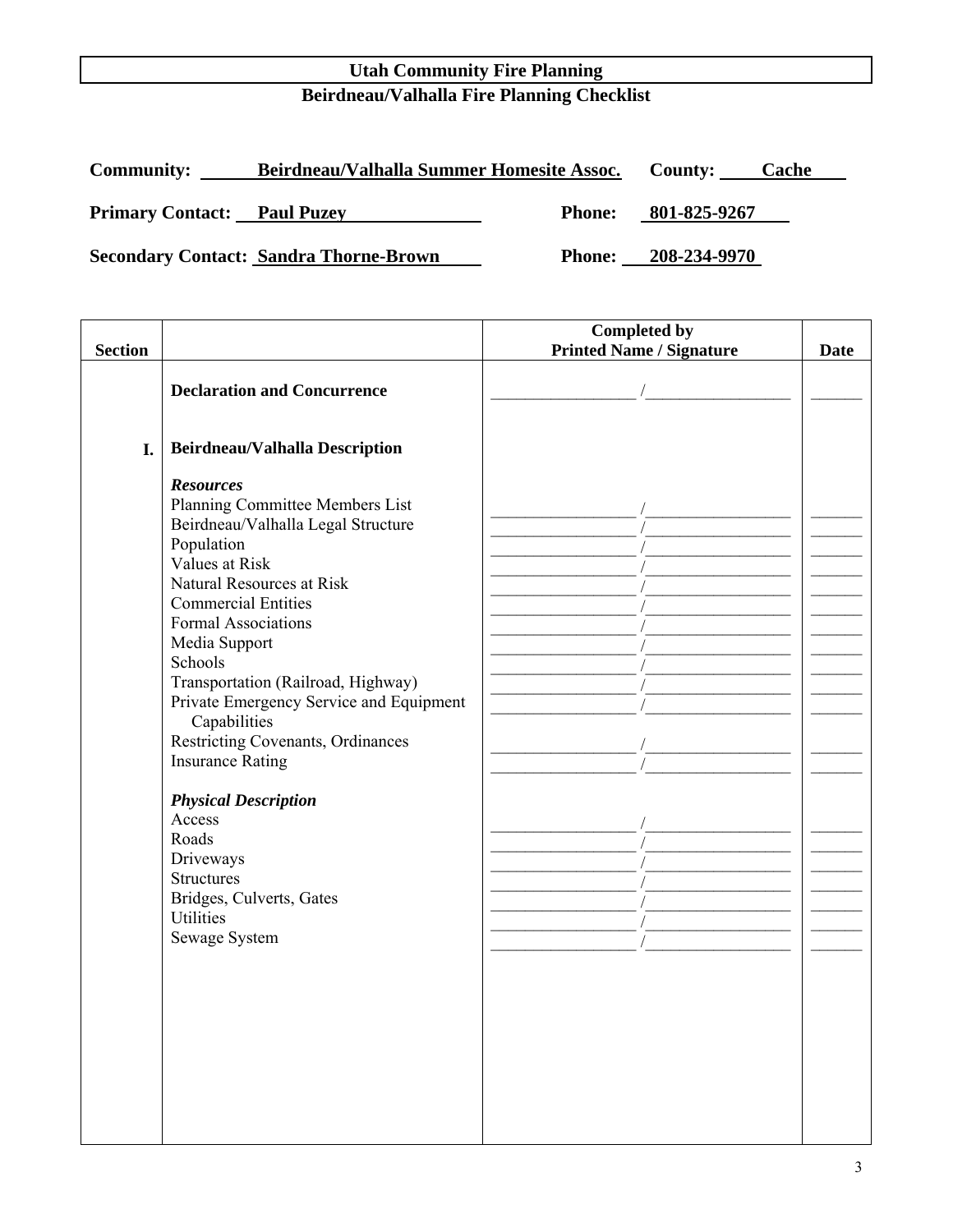| <b>Utah Community Fire Planning</b> |                                                                  |                                 |      |  |  |
|-------------------------------------|------------------------------------------------------------------|---------------------------------|------|--|--|
|                                     |                                                                  | <b>Completed by</b>             |      |  |  |
| <b>Section</b>                      |                                                                  | <b>Printed Name / Signature</b> | Date |  |  |
| II.                                 | Beirdneau/Valhalla Prescription                                  |                                 |      |  |  |
|                                     |                                                                  |                                 |      |  |  |
|                                     | Goals of Plan                                                    |                                 |      |  |  |
|                                     | <b>Identification of Actions</b>                                 |                                 |      |  |  |
|                                     | Identification of Responsible Parties,                           |                                 |      |  |  |
|                                     | Resources, and Priorities                                        |                                 |      |  |  |
| Ш.                                  | <b>Wildfire Reference Resources</b>                              |                                 |      |  |  |
|                                     |                                                                  |                                 |      |  |  |
|                                     | List of resources available in Beirdneau wildfire                |                                 |      |  |  |
|                                     | reference library. The library is maintained and                 |                                 |      |  |  |
|                                     | kept by: Sandra Thorne-Brown & Paul Puzey                        |                                 |      |  |  |
|                                     |                                                                  |                                 |      |  |  |
| IV.                                 | <b>Technical Assessments</b>                                     |                                 |      |  |  |
|                                     |                                                                  |                                 |      |  |  |
|                                     | A. Beirdneau/Valhalla Description                                |                                 |      |  |  |
|                                     | Area                                                             |                                 |      |  |  |
|                                     | Topography and Vegetation                                        |                                 |      |  |  |
|                                     | Infrastructure                                                   |                                 |      |  |  |
|                                     | Water Supply                                                     |                                 |      |  |  |
|                                     | Emergency Services / Equipment                                   |                                 |      |  |  |
|                                     | Capabilities                                                     |                                 |      |  |  |
|                                     |                                                                  |                                 |      |  |  |
|                                     | <b>Hazard Evaluation:</b>                                        |                                 |      |  |  |
|                                     | Area Fire History                                                |                                 |      |  |  |
|                                     | Beirdneau/Valhalla Hazard Rating                                 |                                 |      |  |  |
|                                     | Property / Structure Ratings                                     |                                 |      |  |  |
|                                     | <b>Expected Fire Behavior</b>                                    |                                 |      |  |  |
|                                     |                                                                  |                                 |      |  |  |
|                                     | <b>B.</b> Beirdneau/Valhalla Prescription                        |                                 |      |  |  |
|                                     |                                                                  |                                 |      |  |  |
|                                     | <b>Fuel Modification Projects</b>                                |                                 |      |  |  |
|                                     | Infrastructure Improvements                                      |                                 |      |  |  |
|                                     | Education                                                        |                                 |      |  |  |
|                                     | Wildfire Response / Pre-Attack Plan<br>Monitoring and Evaluation |                                 |      |  |  |
|                                     | <b>Evacuation Plan</b>                                           |                                 |      |  |  |
|                                     |                                                                  |                                 |      |  |  |
|                                     |                                                                  |                                 |      |  |  |
|                                     | <b>Appendix</b>                                                  |                                 |      |  |  |
|                                     |                                                                  |                                 |      |  |  |
|                                     | Emergency contact lists                                          |                                 |      |  |  |
|                                     | Technical assessments and worksheets                             |                                 |      |  |  |
|                                     | Maps (topography, escape routes, etc.)                           |                                 |      |  |  |
|                                     |                                                                  |                                 |      |  |  |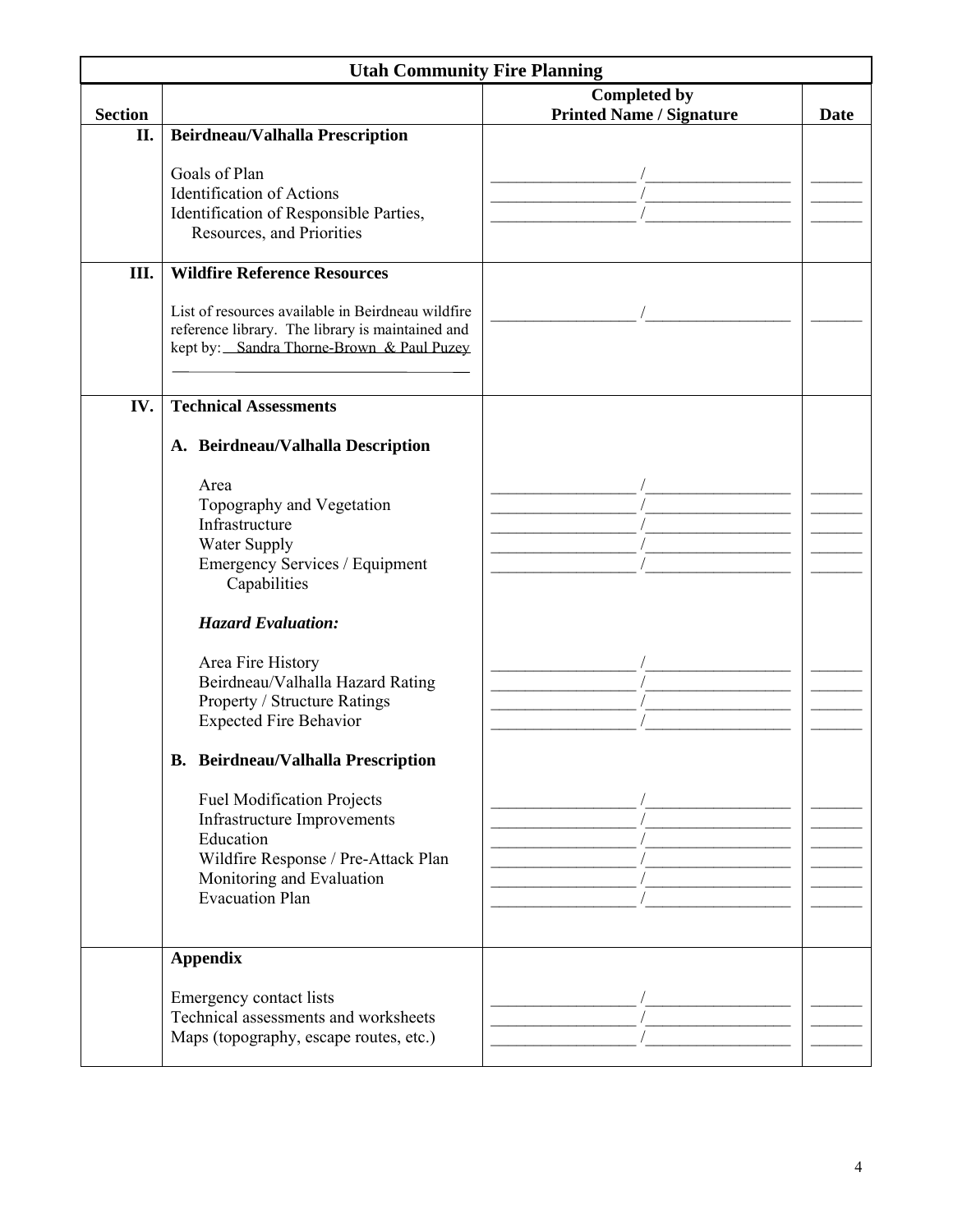# **Declaration and Concurrence Page**

| Name / Affiliation:               | Kelly Allen / Bear River WUI Coordinator, Utah Div. Of Forestry, Fire and State Lands                                                                                                                                                                                                            |                                                                  |
|-----------------------------------|--------------------------------------------------------------------------------------------------------------------------------------------------------------------------------------------------------------------------------------------------------------------------------------------------|------------------------------------------------------------------|
| Signature:                        |                                                                                                                                                                                                                                                                                                  | Date:                                                            |
| Name / Affiliation:<br>Signature: | Rob Cruz / Logan District Ranger, Wasatch-Cache National Forest<br>the control of the control of the control of the control of the control of the control of the control of the control of the control of the control of the control of the control of the control of the control of the control | Date: $\frac{1}{\sqrt{1-\frac{1}{2}} \cdot \frac{1}{2}}$         |
| Name / Affiliation:               | <b>Bear River Association of Governments</b>                                                                                                                                                                                                                                                     |                                                                  |
| Signature:                        |                                                                                                                                                                                                                                                                                                  | Date: $\qquad \qquad$                                            |
| Name / Affiliation:<br>Signature: | Kelly Pitcher / Fire Chief, Cache County Fire District                                                                                                                                                                                                                                           | Date:                                                            |
| Name / Affiliation:<br>Signature: | Daron Henroe / Cache County Sheriff's Department                                                                                                                                                                                                                                                 | Date: $\frac{1}{\sqrt{1-\frac{1}{2}}\cdot\frac{1}{2}}$           |
| Name / Affiliation:<br>Signature: | Roxanne King / Cache County Chapter, American Red Cross                                                                                                                                                                                                                                          | Date: $\frac{1}{\sqrt{1-\frac{1}{2}}\left(1-\frac{1}{2}\right)}$ |
| Name / Affiliation:<br>Signature: | Paul Puzey / President, Beirdneau/Valhalla Association                                                                                                                                                                                                                                           | Date:                                                            |
| Name / Affiliation:<br>Signature: | Sandra Thorne-Brown / Beirdneau/Valhalla Association                                                                                                                                                                                                                                             | Date:                                                            |
| Name / Affiliation:               | John Metcalf / Beirdneau/Valhalla Association                                                                                                                                                                                                                                                    |                                                                  |
| Signature:                        |                                                                                                                                                                                                                                                                                                  | Date:                                                            |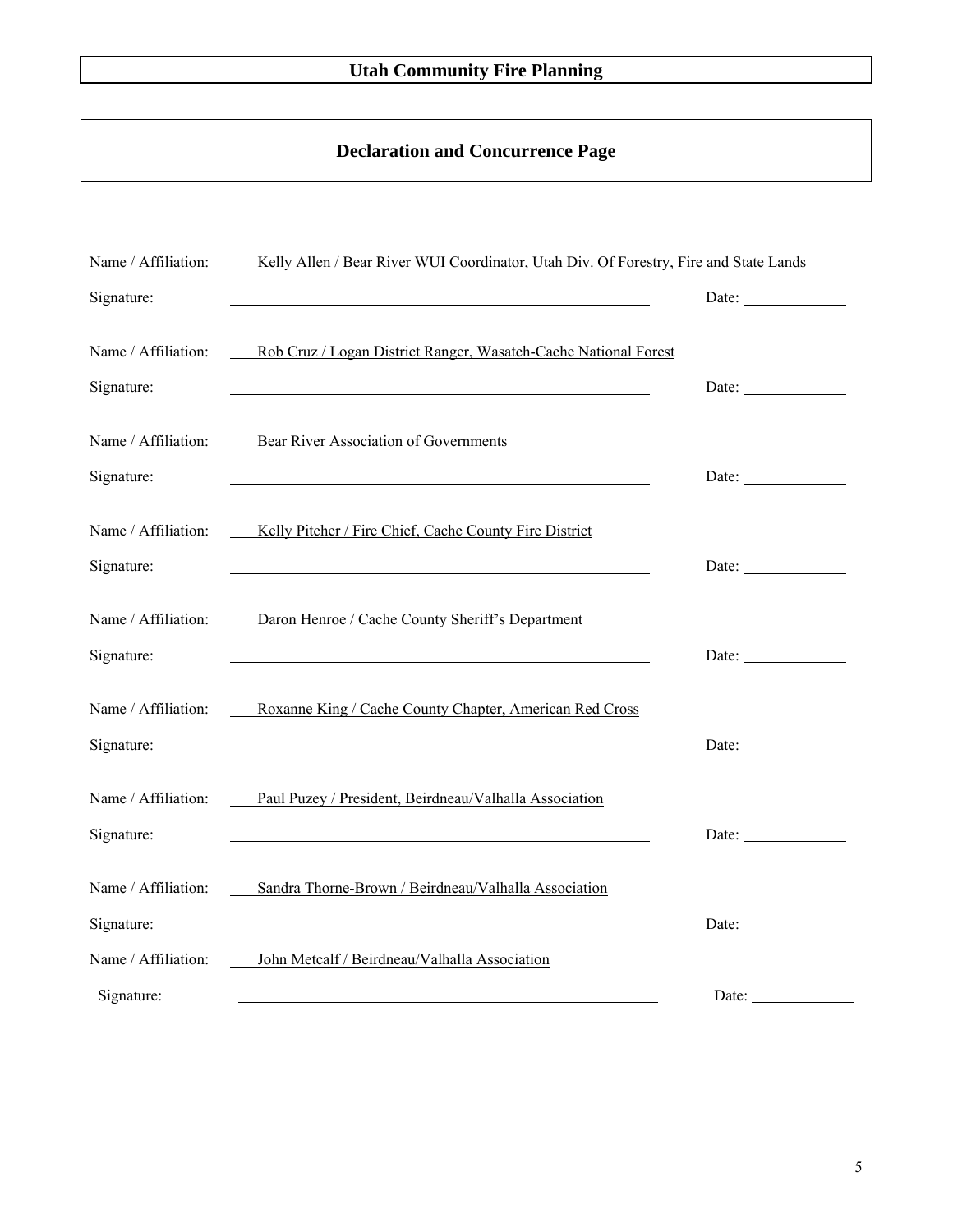# **PART I BEIRDNEAU/VALHALLA DESCRIPTION**

# **1. Planning Committee Members List**

| Name                                | <b>Affiliation</b>                                 | Phone Number                 | E-mail                 |
|-------------------------------------|----------------------------------------------------|------------------------------|------------------------|
| Jerry Bruner                        | <b>Wasatch-Cache National Forest</b>               | 435-755-3620                 | gbrunner@fs.fed.us     |
| Kelly Allen                         | Utah Division of Forestry, Fire and State<br>Lands | 435-752-8701                 | kellyallen@utah.gov    |
| Kelly Pitcher                       | Cache County Fire Dept.                            | 435-716-7299                 | Kelly@yoda.state.ut.us |
| Laura Lowe                          | Beirdneau/Valhalla Association                     | 435-753-7428<br>435-635-2743 |                        |
| Don & Joan Fullmer                  | Beirdneau/Valhalla Association                     | 435-753-2685                 |                        |
| Wayne & Irene Payne                 | Beirdneau/Valhalla Association                     | 435-257-3998                 |                        |
| Wesley & Merlene<br>Johnson         | Beirdneau/Valhalla Association                     | 435-752-6904                 |                        |
| Harold & Marchene<br><b>Bywater</b> | Beirdneau/Valhalla Association                     | 435-563-3087                 |                        |
| Phil & Linda Leonard                | Beirdneau/Valhalla Association                     | 801-451-7905<br>801-755-7147 |                        |
| Herb & Rosemary<br>Fullerton        | Beirdneau/Valhalla Association                     | 435-752-5218                 |                        |
| Paul & Julie Puzey                  | Beirdneau/Valhalla Association                     | 801-825-9167                 | ppuzey@usoe.k12.ut.us  |
| Jay & Lerene Berry                  | Beirdneau/Valhalla Association                     | 435-753-7646                 | jayberry@pcu.net       |
| Sandra Thorne-Brown<br>& Bob Brown  | Beirdneau/Valhalla Association                     | 208-234-9970                 | sthorneb@gmail.com     |
| John and Doris Metcalf              | Beirdneau/Valhalla Association                     | 435-753-3755<br>435-773-8589 | gr8met@att.net         |
| Olie & Johnnie Nelson               | Beirdneau/Valhalla Association                     | 435-752-5165                 |                        |
| Doug & Allison VonFelt              | Beirdneau/Valhalla Association                     | 785-841-2534                 |                        |
|                                     |                                                    |                              |                        |
|                                     |                                                    |                              |                        |
|                                     |                                                    |                              |                        |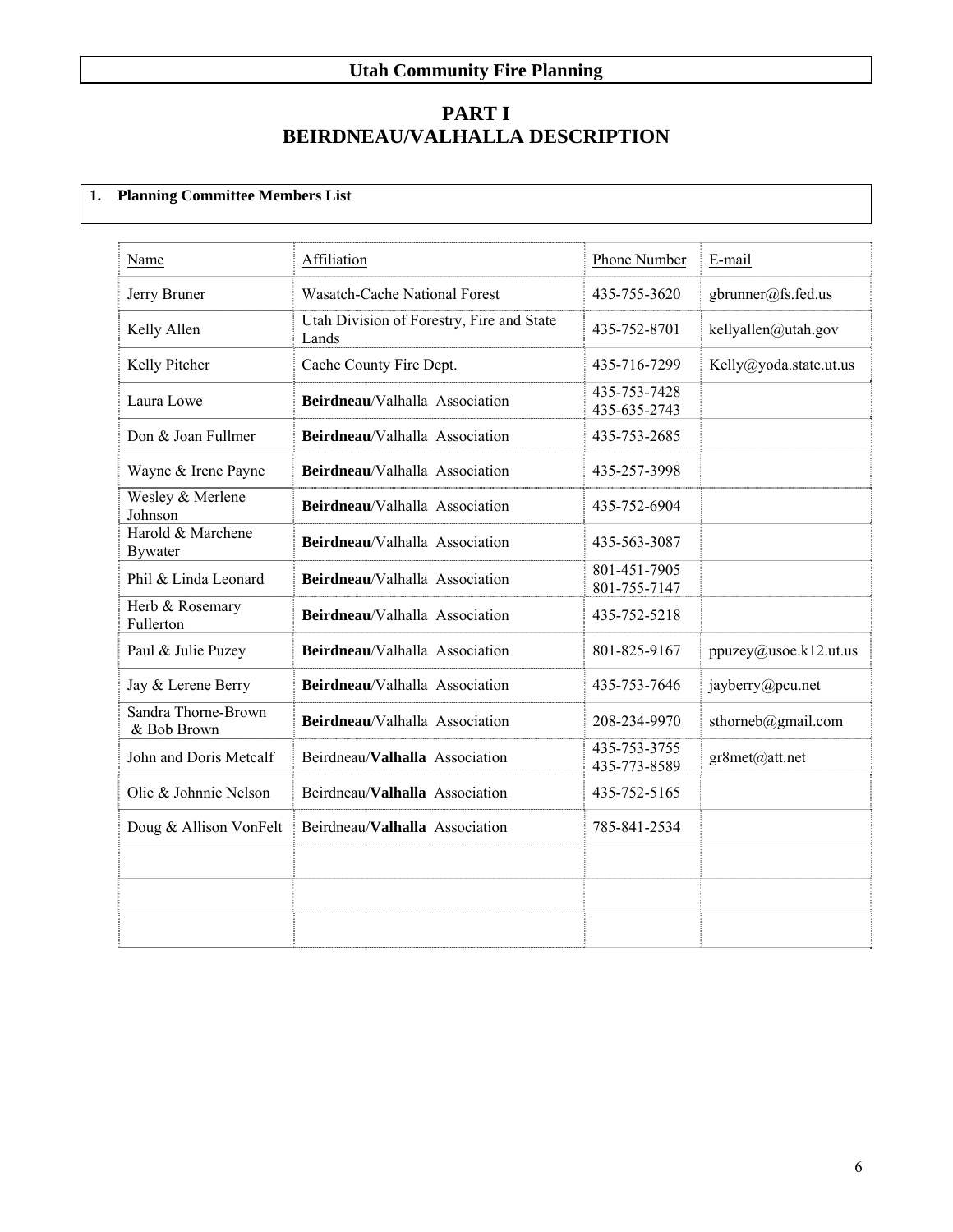#### **2. Beirdneau/Valhalla Legal Structure**

| Organization                                                    | <b>Contact Person</b> | <b>Phone Number</b> | E-mail                |
|-----------------------------------------------------------------|-----------------------|---------------------|-----------------------|
| Logan Ranger District, Wasatch-<br><b>Cache National Forest</b> | Jerry Brunner         | 435-755-3620        | gbrunner@fs.fed.us    |
| Cache County Planning Office                                    |                       |                     |                       |
| Beirdneau/Valhalla Association                                  | Paul Puzey            | 801-825-9167        | ppuzey@usoe.k12.ut.us |

#### **3. Population of Beirdneau/Valhalla**

Approximate number of homes:  $\qquad \qquad \qquad 13$ 

Approximate number of lots: 13

Approx. number of commercial entities:  $\qquad \qquad 0$ 

Approximate number of full-time residents:  $\qquad 0$ 

Approximate number of part-time residents: 30

Approx. visitor population during fire season: 50

#### **4. Estimated Values at Risk in Beirdneau/Valhalla**

The estimated values at risk of residential property in the year 2005 is approximately \$ 650,000. (Estimated using a value of \$50,000 per summer home.)

#### **5. Natural Resources at Risk in Beirdneau/Valhalla**

The Beirdneau/Valhalla Summer Homesite is on land in the Wasatch-Cache National Forest. The Forest is replete with forested lands, wildlife, and recreation and tourism opportunities. In addition, State Highway 89, which runs along-side Beirdneau and Valhalla, has been designated as one of the most scenic byways in Utah and as one of the ten most scenic byways in the National Forest System.

#### **6. Commercial Entities in Beirdneau/Valhalla -- None**

#### **7. Formal Associations in Beirdneau/Valhalla**

|                                                   | Contact Person-       | <b>Phone Number</b> | E-mail                             |
|---------------------------------------------------|-----------------------|---------------------|------------------------------------|
| Beirdneau/Valhalla Summer<br>Homesite Association | Paul Puzey, President | 801-825-9167        | $p \text{puzey}(a)$ usoe.k12.ut.us |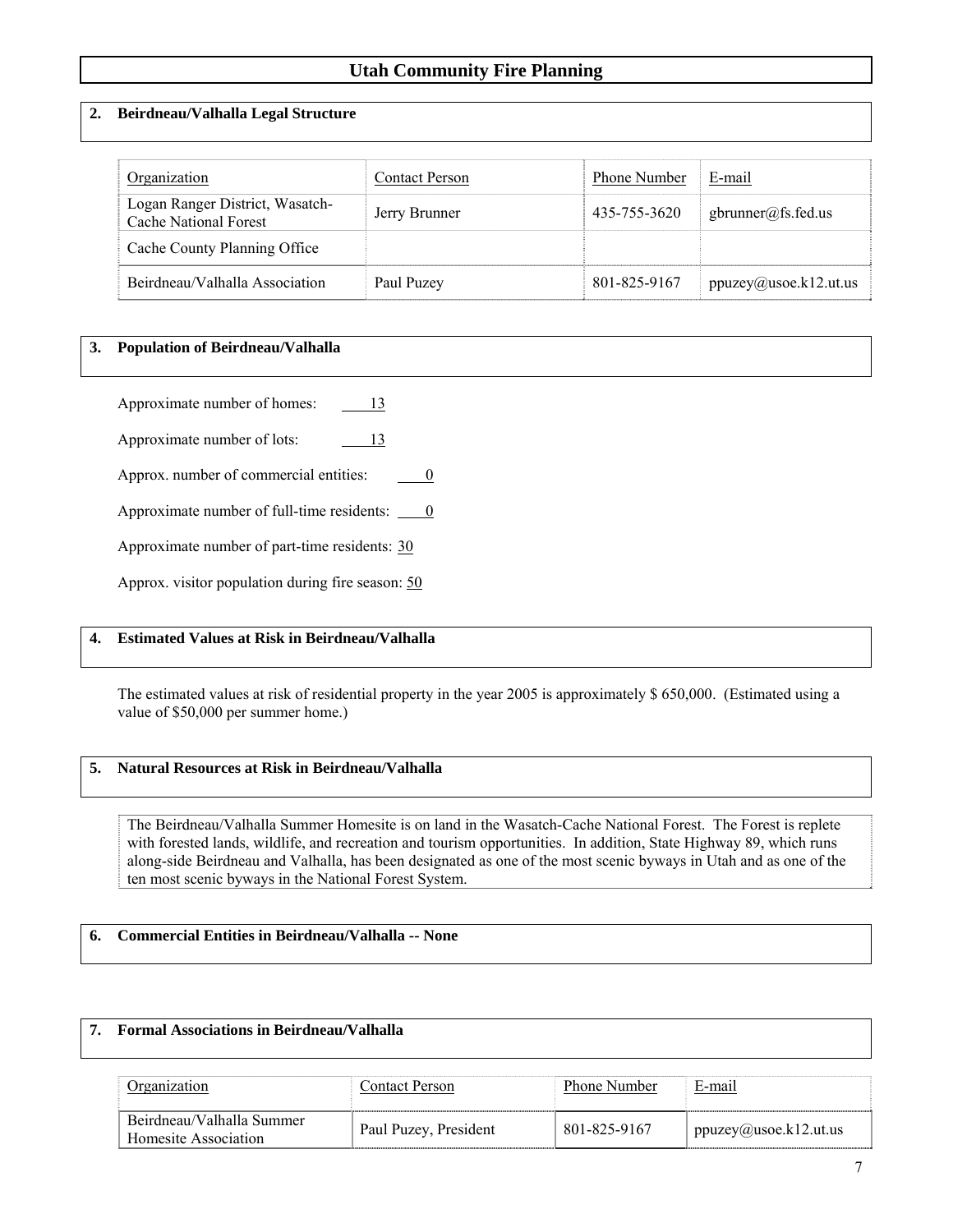| <b>Utah Community Fire Planning</b>     |                       |              |        |  |
|-----------------------------------------|-----------------------|--------------|--------|--|
| 8. Media Support for Beirdneau/Valhalla |                       |              |        |  |
| Organization                            | <b>Contact Person</b> | Phone Number | E-mail |  |
| Logan Herald Journal                    |                       | 435-752-2121 |        |  |

| 9. Schools in Beirdneau/Valhalla -- None |
|------------------------------------------|
|                                          |

**10. Transportation in Beirdneau/Valhalla -- None** 

**11. Private Emergency Services and Equipment - none** 

#### **12. Restricting Covenants, Ordinances, etc.**

Because the Beirdneau/Valhalla Summer Homesite is administered by the Wasatch-Cache National Forest, Forest Service rules, regulations and permit stipulations must be followed in any and all fuel management or fire protection projects.

**13. Insurance Rating** 

**Fire Insurance Rating:** 9

#### **14. PHYSICAL DESCRIPTION**

The following are general clearance requirements for emergency equipment.

| Road clearance height                                 | >13'6''             | Dead end street turnaround                                                                  | $>100$ ' diameter                                                                                                                                           |
|-------------------------------------------------------|---------------------|---------------------------------------------------------------------------------------------|-------------------------------------------------------------------------------------------------------------------------------------------------------------|
| Road clearance width                                  | > 20'               | Bridge/culvert weight limit                                                                 | $\geq$ 20 tons per axle                                                                                                                                     |
| Driveway clearance height<br>Driveway clearance width | > 13'6''<br>$>12$ ' | Driveway turnarounds*<br>Driveway turnouts**<br>* for driveways in excess of 150' in length | $\geq$ 30' (inside turning radii), 45' (outside)<br>$\geq$ 10' wide and 30' long<br>** for driveways in excess of 200' in length and less than 20' in width |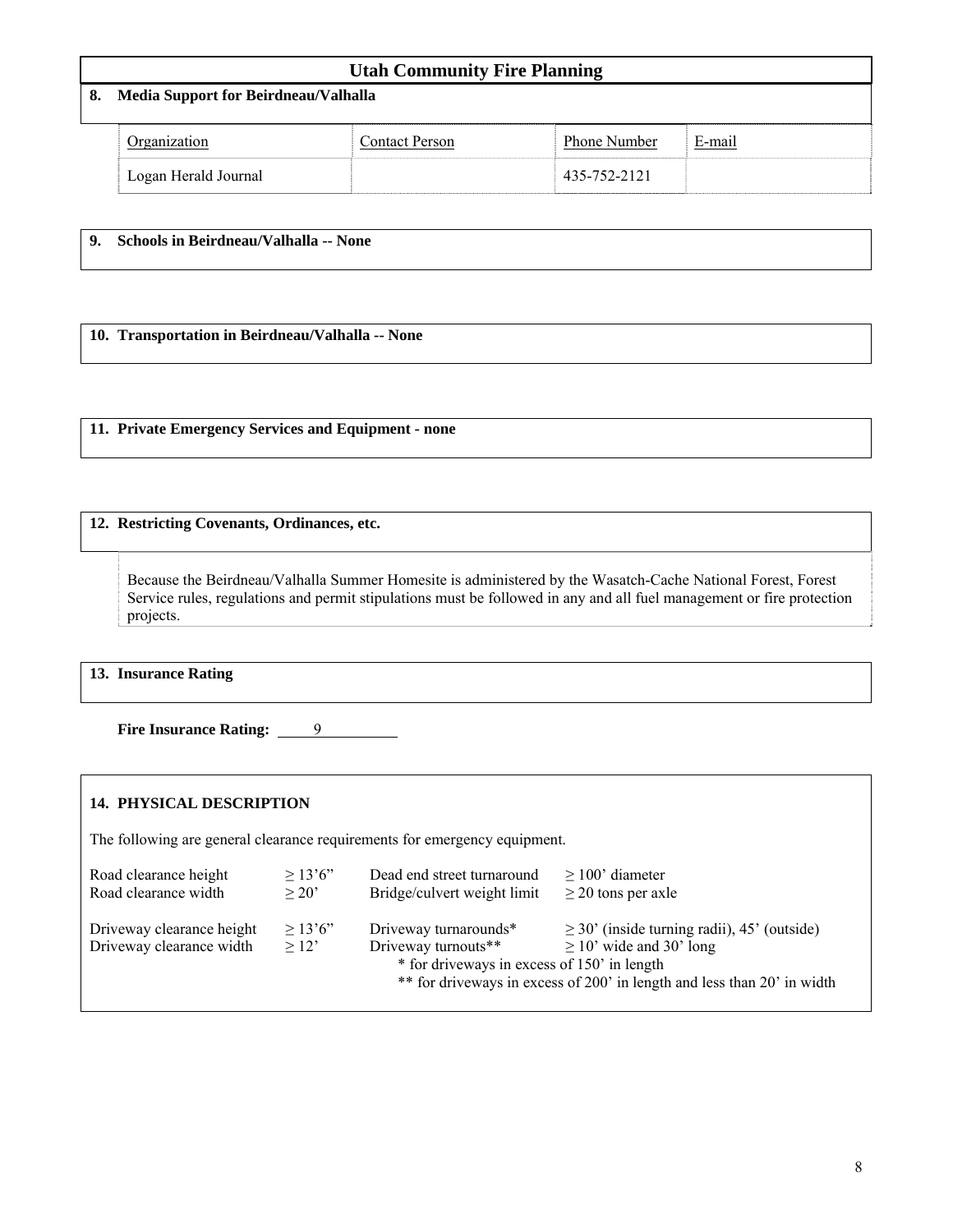# **A. Access to and within Beirdneau and Valhalla**

#### i. Directions to Beirdneau and Valhalla from the nearest town:

From Logan, UT, go east on State Highway 89, toward Logan Canyon. From the mouth of Logan Canyon, the Beirdneau turnoff is approximately 6 miles and on the north side of the highway just east of the Malibu-Guinavah Campground. The Valhalla turnoff is approximately 6.5 miles from the mouth of Logan Canyon and is on the south side of the Highway 89.

ii. All-weather access to Beirdneau and Valhalla:

State Highway 89 provides a two lane, all weather access route to the entrances of Beirdneau and Valhalla.

#### iii. Seasonal access within Beirdneau and Valhalla:

The access road to Beirdneau is gated and locked. The lock combination has been provided to the Forest Service, Logan City Fire Department, the Cache County Fire Department, Utah Power, and the Cache County Sheriff's Department in addition to the homeowners in Beirdneau.

Access to the summer homes in both areas is on narrow, dirt, and one-lane dead-end roads with limited turnarounds. Winter access may be hampered by snow.

The Forest Service maintains a locked gate near the top of the left hand road in Beirdneau that provides access to the water system for Malibu-Guinavah as well as Beirdneau and Valhalla. No summer homes are located beyond the USFS gate.

#### **B. Roads and Signs in Beirdneau and Valhalla**

i. No road signs are present in Beirdneau or Valhalla. A wooden sign on State Highway 89 marks the area entrances.

ii. The road into Beirdneau branches at 3 points. The left hand 'main road' heads uphill. The first right hand road is the lower fork. The second right hand road is the middle fork. The third forks off to the upper fork. Continuing uphill on the 'main road' at this point puts one at the USFS locked gate and beyond that, this road is referred to as the upper road. An area road map is found in the Appendix. The road to Valhalla is clear and direct.

- iii. 100 % of the roads are dirt.
- iv. 100 % of the roads are one-lane roads that are narrow, winding, and/or steep in spots.
- v. None of the roads are loop roads.

vi. All are dead-end roads with limited turnaround space at the end of the road for emergency equipment (based on turning radius listed in front of this section.)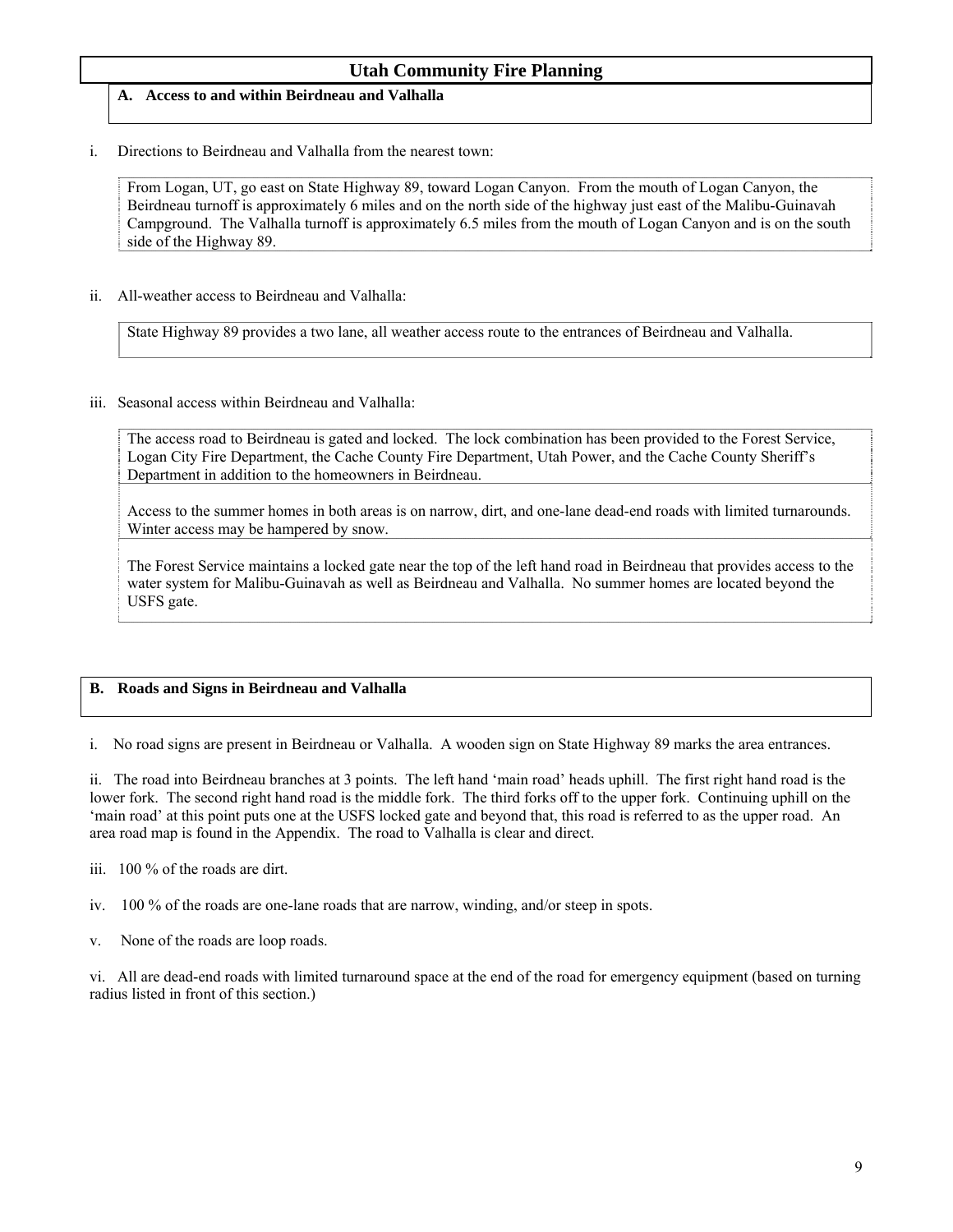#### **C. Driveways and House Numbers in Beirdneau and Valhalla**

i. House numbers that are posted on the homes in Beirdneau and Valhalla do not all have firewise characteristics (i.e. they are not, in general, made of fire-resistant, reflective materials, and they are not easily seen from one of the main roads). From the main road there are no signs that show in which direction one must go to reach a home posted with a particular number. Such a sign, made of fire-resistant, reflective materials, would aid drivers of emergency vehicles.

#### **D. Structures**

- i. All are of wood-frame construction.
- ii. Some have wood decks or porches.
- iii. Some have wood shake or shingle roofs.
- iv. Some are visible from the main road.

#### **E. Bridges, Gates, Culverts, other**

- i. All bridges support emergency equipment.
- ii. The entrance gate provides access to emergency equipment only with knowledge of the combination.
- iii. All culverts are easily crossed by emergency equipment.

# **F. Utilities**

i. **Telephone service** is above ground.

Provided by: <u>Quest Cluest Conserved Cluest</u> Telephone number: 800-879-4357

ii. **Electrical service** is above ground.

| Provided by: | <b>Utah Power</b> | $\mathbf{r}$<br>Telephone number: | 888-221-7070 |
|--------------|-------------------|-----------------------------------|--------------|
|--------------|-------------------|-----------------------------------|--------------|

iii. **Heating and cooking fuels** used inside and outside the homes:

Three homes use propane or diesel oil.

Three of those propane tanks are above ground. They are at cabin #s 1,4 and 6.

None are marked with a flag or by other highly visible means.

No homes use natural gas. Natural gas is not available in Logan Canyon.

Twelve of the homes have wood-burning fireplaces and two have outside campfire circles.

Some homes have wood-burning stoves for heating and/or cooking.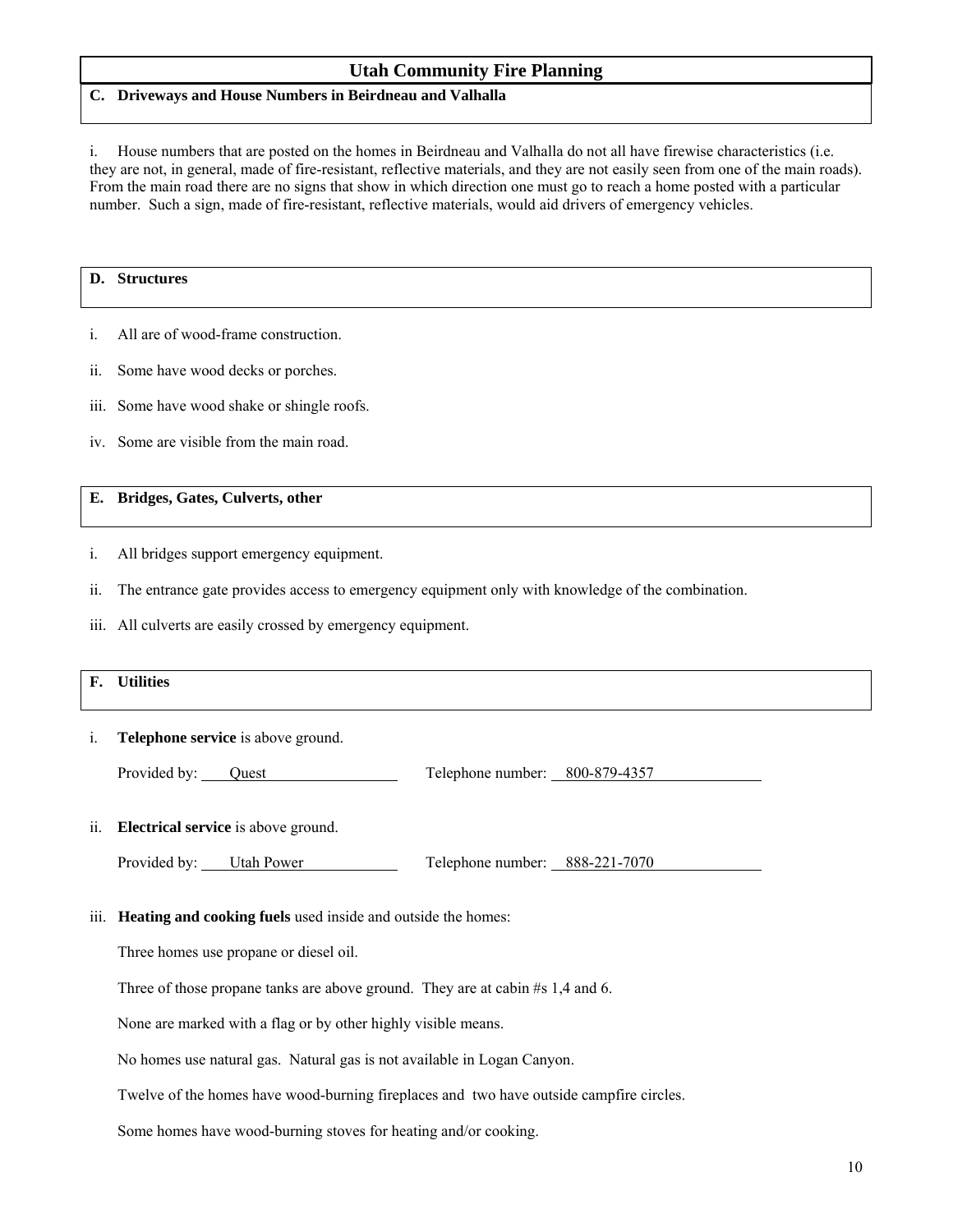#### iv.. **Primary water sources**

100% of homes use a central water system.

The Association's President and Water Master is Paul Puzey. Telephone: 801-825-9167

 Other potential water sources are the Logan River which runs beside Valhalla and the perennial brook that runs through Beirdneau.

No homes use individual wells.

Water provided by: Logan City Telephone number: 435-716-9620

Water flows to Beirdneau/Valhalla by gravity from a tank above the summer home site and is piped to all the homes in Beirdneau as well as Valhalla. The water supply is Logan City water that is pumped from Dewitt Spring to the tank. Because the water is not designed for winter-use, the Beirdneau/Valhalla Water Master and USFS personnel shut off the water supply from about the end of September to mid-May. Consequently, water to fight fires in Beirdneau/Valhalla is not readily available to homeowners during most of the year. The perennial brook as well as Logan River can provide water for firefighting.

# **PART II: BEIRDNEAU/VALHALLA PRESCRIPTION**

#### **1. Goals of the Beirdneau/Valhalla Wildfire Plan**

- A. Beirdneau/Valhalla will decrease fuels to reduce wildfire intensity and impact in and around the site.
- B. Beirdneau/Valhalla will evaluate, upgrade and maintain its wildfire preparation and response facilities and equipment.
- C. Beirdneau/Valhalla will help educate association members to prepare for and respond to wildfire.
- D. Beirdneau/Valhalla will develop and implement a comprehensive emergency response plan.
- E. Beirdneau/Valhalla will actively address identified regulative issues impacting its wildfire prevention and response needs.
- F. Beirdneau/Valhalla will regularly evaluate, update and maintain planning commitments.
- G. Beirdneau/Valhalla will seek grants and other funding sources to support and sustain the plan's projects.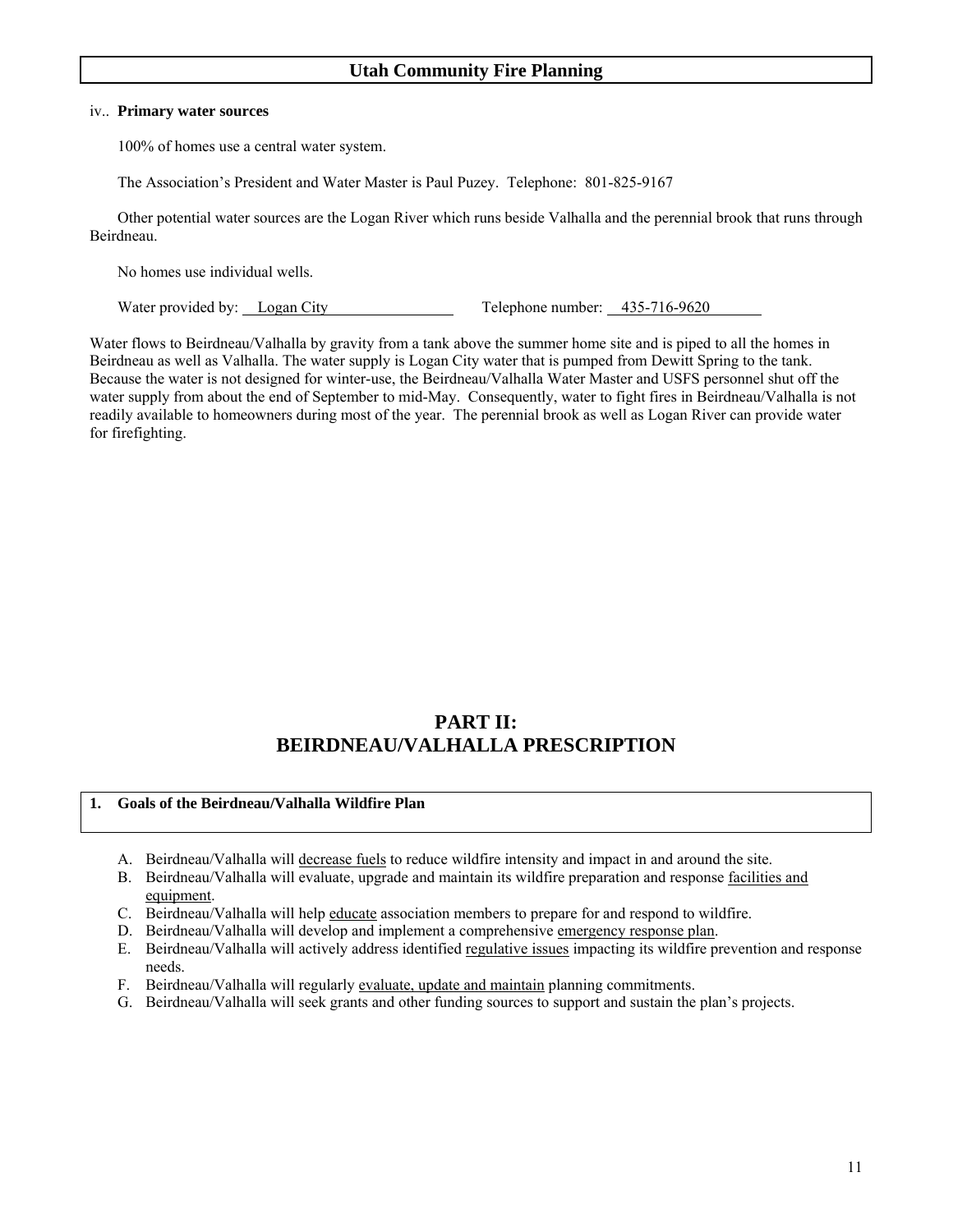#### **2. Identification of Actions**

*Goal A:Beirdneau/Valhalla will decrease fuels to reduce wildfire impact in and around the community.* 

#### **Action 1: The Fire Committee will implement fuel modification projects.**

- Conduct an educational campaign for summer home owners by providing information at association meetings, making brochures and videos available, and risk assessments of homesites by fire experts.
- Encourage homeowners to maintain a defensible space around cabins
- Organize clean-up projects that will make available chipping and hauling services.
- Work with the Logan Ranger District of the Wasatch-Cache National Forest to stress in its annual inspection report of each cabin, defensive measures that homeowners must and/or should take to minimize fire danger in Beirdneau/Valhalla.
- Organize projects to eradicate noxious weeds that contribute to the fuel load within Beirdneau/Valhalla.
- Work with Utah Power, Qwest, Logan Ranger District and Cache County Fire Department to identify and carry out needed tree trimming around utility lines.

**Action 2:** The Beirdneau/Valhalla Fire Council will work with fire experts to develop and implement a fuel break plan on forestland in and around Beirdneau/Valhalla that is not part of a developed summer home site. (The forestland specified here includes land in Beirdneau/Valhalla that is along roadsides, that is not part of developed homesites, and/or that is bordering the perimeter of Beirdneau/Valhalla.)

• Meet with the Fire Management Officer of the Logan Ranger District and the Cache County Fire Chief to identify at-risk areas, to develop a fuel reduction plan, and to implement the plan.

*Goal B: Beirdneau/Valhalla will evaluate, upgrade and maintain wildfire response facilities and equipment.* 

#### **Action 1: Identify road access problems and implement improvements.**

• Solve problems related to gate access, road clearance, road design, and maintenance with the help of the Logan Ranger Districts's FMD and the Cache County Fire Chief.

**Action 2: Install road signs in Beirdneau/Valhalla to inform and direct emergency response teams.** 

• Consideration shall be given to costs, effectiveness and permit stipulations in the design of nonflammable road signs.

**Action 3: Encourage homeowners to use nonflammable, highly visible cabin numbers to identify the homes for emergency fire fighting teams.** 

**Action 4: Encourage homeowners to mark above-ground propane and/or diesel tanks.** 

• Research an efficient, uniform marker system.

*Goal C: Beirdneau/Valhalla will help educate the association members to prepare and respond to wildfire.* 

#### **Action 1: Research available reference materials as to cost and pertinence of information.**

• Contact the Cache County Chapter of the American Red Cross, the Logan City Fire Department, the Fire and Sheriff's Departments of Cache County, the Utah Division of Forestry, Fire and State Lands, Federal Government Agencies that deal with fire issues, and Utah Living With Fire.

**Action 2: Attend the Beirdneau/Valhalla Association's meetings to seek input and to answer questions.** 

**Action 3: Attend the Beirdneau/Valhalla Association meetings to distribute defensible space and fire preparedness information to homeowners.** 

**Action 4: Encourage homeowners to educate their visitors regarding fire-wise behaviors and fire emergency plans.**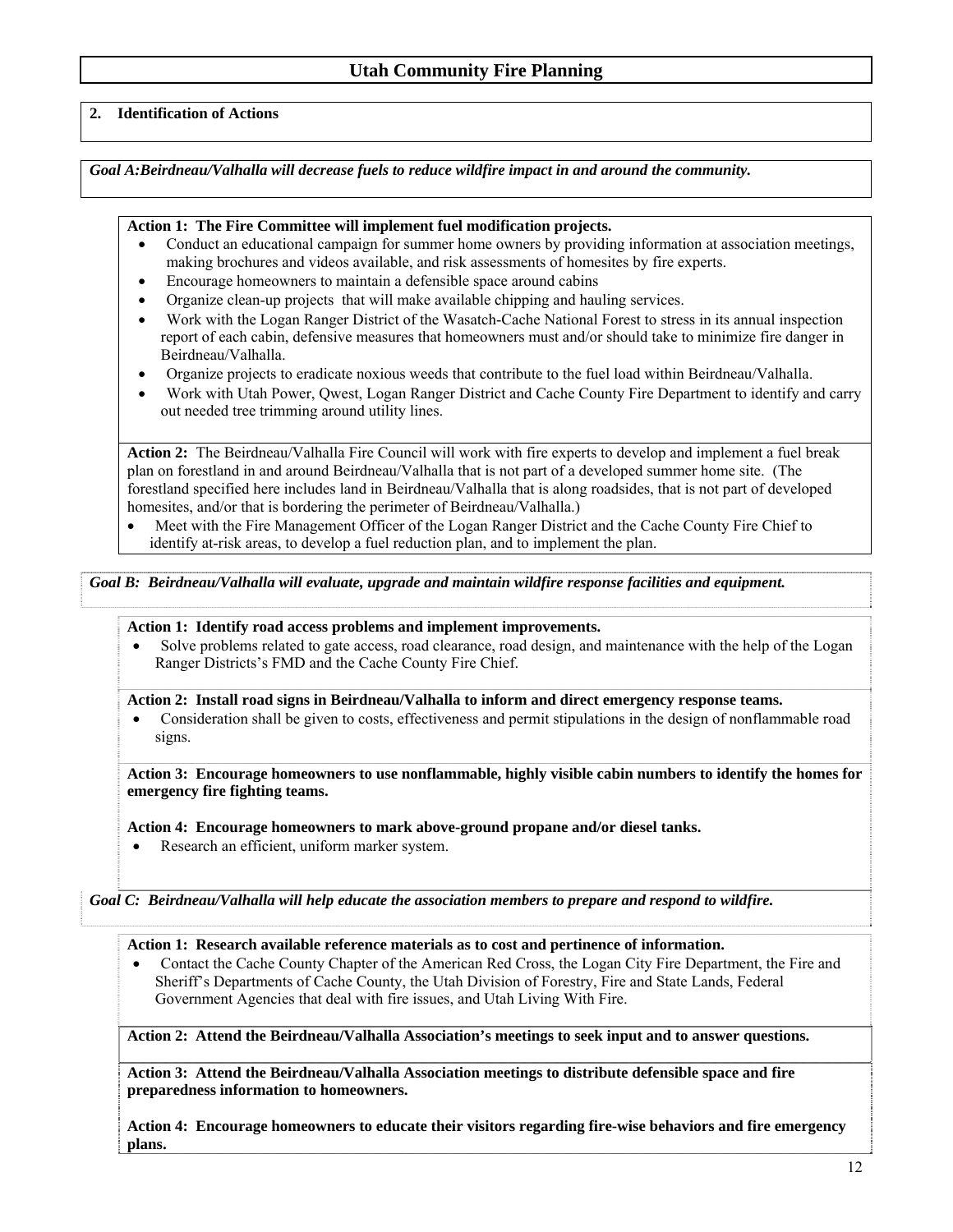*Goal D: Beirdneau/Valhalla will develop and implement a comprehensive emergency response plan.* 

#### **Action 1: Provide maps to Emergency Response Teams.**

- Locate, update, and copy maps.
- Identify map needs of response teams.
- Update the maps as needed.

#### **Action 2: Develop an emergency notification system.**

- Identify the methods for notifying 911, the fire departments, and the Forest Service, given the phone and cell phone problems in Beirdneau/Valhalla.
- Investigate systems such as signs, radio, and a Beirdneau/Valhalla bulletin board.
- Implement the best systems.

#### **Action 3: Develop an emergency evacuation plan.**

- Consult with emergency services agencies at the county, state, and federal levels to assist with a plan.
- Conduct drills of plan on an annual basis.

*Goal E: Beirdneau/Valhalla will address regulative issues impacting wildfire prevention and response needs.* 

#### **Action 1: Identify rules that impact wildfire safety and make recommendations for improvement.**

• Contact homeowners, the Logan Ranger District of the Wasatch-Cache National Forest, k the Cache County Sheriff's Department, and the Cache County Fire Department regarding current government obstacles to safety issues.

*Goal F: Beirdneau/Valhalla will regularly evaluate and update the Beirdneau/Valhalla Wildfire Plan.* 

#### **Action 1: The Beirdneau/Valhalla Wildfire Council will evaluate, revise, and update the plan on an annual basis.**

**Action 2: The Beirdneau/Valhalla Wildfire Council will work with the Logan Ranger District of the Wasatch-Cache National Forest and with the Beirdneau/Valhalla Association to encourage compliance with safety issues and fuel reduction measures in Beirdneau/Valhalla.** 

*Goal G: Beirdneau/Valhalla will seek grants and other funding sources to support and sustain its projects.* 

**Action 1: The Beirdneau/Valhalla Wildfire Council will organize a funding committee for this purpose.**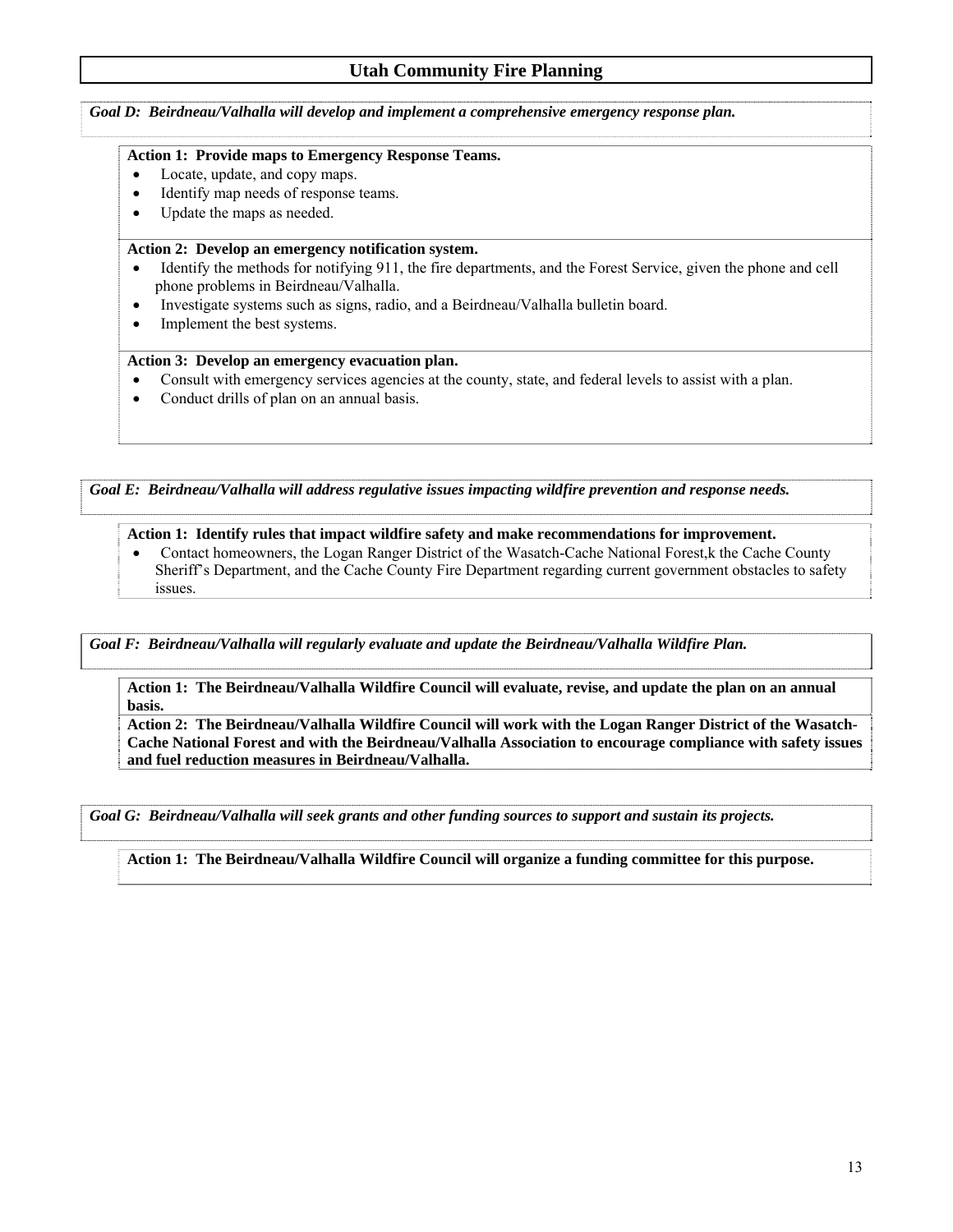#### **3. Identification of Responsible Parties, Resources and Priorities for Meeting Goals of Beirdneau/Valhalla Wildfire Plan**

| Goal                                  | <b>Action</b>                                                                                                                                                                                                                                                       | <b>Resources</b>                                                                                                                                                                                                                                                                                                                                                                     | <b>Responsible Party</b>                                                                                 | <b>Priority</b> |
|---------------------------------------|---------------------------------------------------------------------------------------------------------------------------------------------------------------------------------------------------------------------------------------------------------------------|--------------------------------------------------------------------------------------------------------------------------------------------------------------------------------------------------------------------------------------------------------------------------------------------------------------------------------------------------------------------------------------|----------------------------------------------------------------------------------------------------------|-----------------|
| A. Fuel Reduction                     | 1. The Fire Committee will<br>implement fuel modification<br>projects.                                                                                                                                                                                              | www.Firewise.org<br>$\bullet$<br>Forestry, Fire & State<br>$\bullet$<br>Lands Fire Mgmt Officer<br>Logan Ranger District<br>$\bullet$<br><b>FMO</b><br>Cache County Fire Chief<br>$\bullet$<br>Utah Living With Fire<br>$\bullet$<br>Logan City Fire Dept.<br>$\bullet$<br>Cache County Ag. Ext.<br>$\bullet$<br><b>Utah Power</b><br>$\bullet$<br>Qwest<br>$\bullet$<br>Homeowners  | P. Leonard<br>S. Thorne-Brown                                                                            | High            |
|                                       | 2. Work with fire experts to<br>develop and implement a fuel<br>break plan.                                                                                                                                                                                         | Logan Ranger District<br>$\bullet$<br><b>FMO</b><br>Cache County Fire Chief<br>$\bullet$<br>Logan City Fire Dept.<br>$\bullet$                                                                                                                                                                                                                                                       | P. Leonard                                                                                               | High            |
| <b>B.</b> Facilities and<br>Equipment | 1. Identify road access<br>problems and implement<br>improvements.<br>2. Install Road Signs<br>3. Encourage homeowners to<br>use nonflammable, highly<br>visible numbers to identify their<br>homes.<br>4. Encourage homeowners to<br>mark above-ground fuel tanks. | Logan Ranger District<br>$\bullet$<br><b>FMO</b><br>Cache County Fire Chief<br>Logan Ranger District<br><b>FMO</b><br>Logan Ranger District<br><b>FMO</b><br>Beirdneau/Valhalla<br>$\bullet$<br>Association<br>Logan Ranger District<br>$\bullet$<br><b>FMO</b><br>Utah Division of Forestry,<br>$\bullet$<br>Fire and State Lands<br>Beirdneau/Valhalla<br>$\bullet$<br>Association | Facilities &<br>Equipment Comm.<br>Facilities &<br>Equipment Comm.<br>S. Thorne-Brown<br>S. Thorne-Brown | High            |
| C. Education                          | 1. Research available<br>information<br>2. Attend Beirdneau/Valhalla<br>Association meetings to seek<br>input                                                                                                                                                       | Red Cross<br>$\bullet$<br>Federal/state/local agencies<br>$\bullet$<br>Utah Living With Fire<br>$\bullet$<br><b>Firewise Communities</b><br>$\bullet$<br>Beirdneau/Valhalla<br>$\bullet$<br>Association                                                                                                                                                                              | S. Thorne-Brown<br>S. Thorne-Brown                                                                       | High            |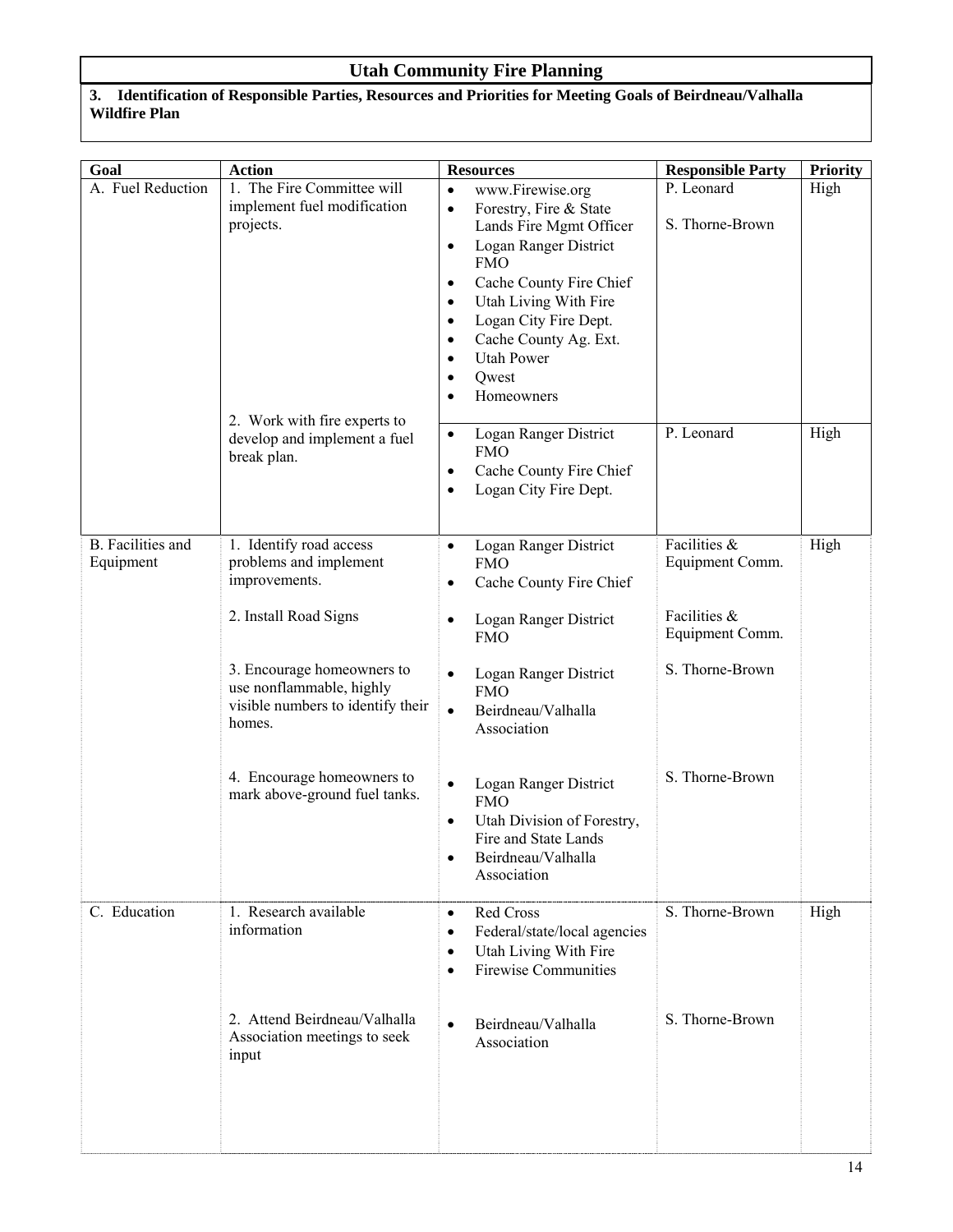| <b>Utah Community Fire Planning</b>            |                                                                                                  |                                                                                                                                                                                                                             |                                    |      |  |
|------------------------------------------------|--------------------------------------------------------------------------------------------------|-----------------------------------------------------------------------------------------------------------------------------------------------------------------------------------------------------------------------------|------------------------------------|------|--|
|                                                | 3. Distribute wildfire<br>information                                                            | Beirdneau/Valhalla<br>$\bullet$<br>Associaion                                                                                                                                                                               | S. Thorne-Brown                    |      |  |
|                                                | 4. Encourage homeowners to<br>educate their visitors about<br>firewise practices                 | Beirdneau/Valhalla Association                                                                                                                                                                                              | S. Thorne-Brown                    |      |  |
| D. Emergency<br>Response Plan                  | 1. Provide maps to emergency<br>response teams                                                   | Cache County Sheriff's<br>$\bullet$<br>Dept.<br>Logan City Fire Dept.<br>$\bullet$<br>Cache County Fire Dist.<br>$\bullet$<br>Logan Ranger District<br>٠<br><b>FMO</b>                                                      | Emergency<br>Planning<br>Committee | High |  |
|                                                | 2. Develop an emergency<br>notification system                                                   | Firewise<br>$\bullet$<br>Utah Living With Fire<br>$\bullet$<br>Cache County Chapter of<br>$\bullet$<br>the American Red Cross                                                                                               | Emergency<br>Planning<br>Committee |      |  |
|                                                | 3. Develop an emergency<br>evacuation plan                                                       | Utah CEMA<br>$\bullet$<br>Cache Co. Sheriff's Dept.<br>$\bullet$<br>Cache County Chapter of<br>٠<br>the American Red Cross                                                                                                  | Emergency<br>Planning<br>Committee |      |  |
| E. Regulative<br>Issues                        | 1. Identify rules that impact<br>wildfire safety and make<br>recommendations for<br>improvement. | Beirdneau/Valhalla<br>٠<br>Association<br>Utah Division of Forestry,<br>Fire and State Lands<br>Logan Ranger District<br>٠<br><b>FMO</b><br>Cache Co. Sheriff's Dept.<br>Cache Co. Fire Chief<br>Logan City Fire Dept.<br>٠ | P. Puzey                           |      |  |
| F. Evaluate,<br>Update, and<br>Maintain Plan   | 1. Evaluate wildfire plan on an<br>annual basis                                                  | Beirdneau/Valhalla<br>$\bullet$<br>Association<br>Fire partners to plan<br>$\bullet$                                                                                                                                        | P. Puzey                           |      |  |
|                                                | 2. Work with Logan Ranger<br>District on compliance and<br>safety issues.                        | Beirdneau/Valhalla Association<br>Logan Ranger District FMO                                                                                                                                                                 | P. Puzey                           |      |  |
| G. Seek grants and<br>other funding<br>sources | 1. Funding Committee to be<br>organized                                                          | Wildfire Council<br>$\bullet$<br>Logan Ranger District<br><b>FMO</b><br>Utah Division of Forestry,<br>$\bullet$<br>Fire and State Lands                                                                                     | J. Berry                           |      |  |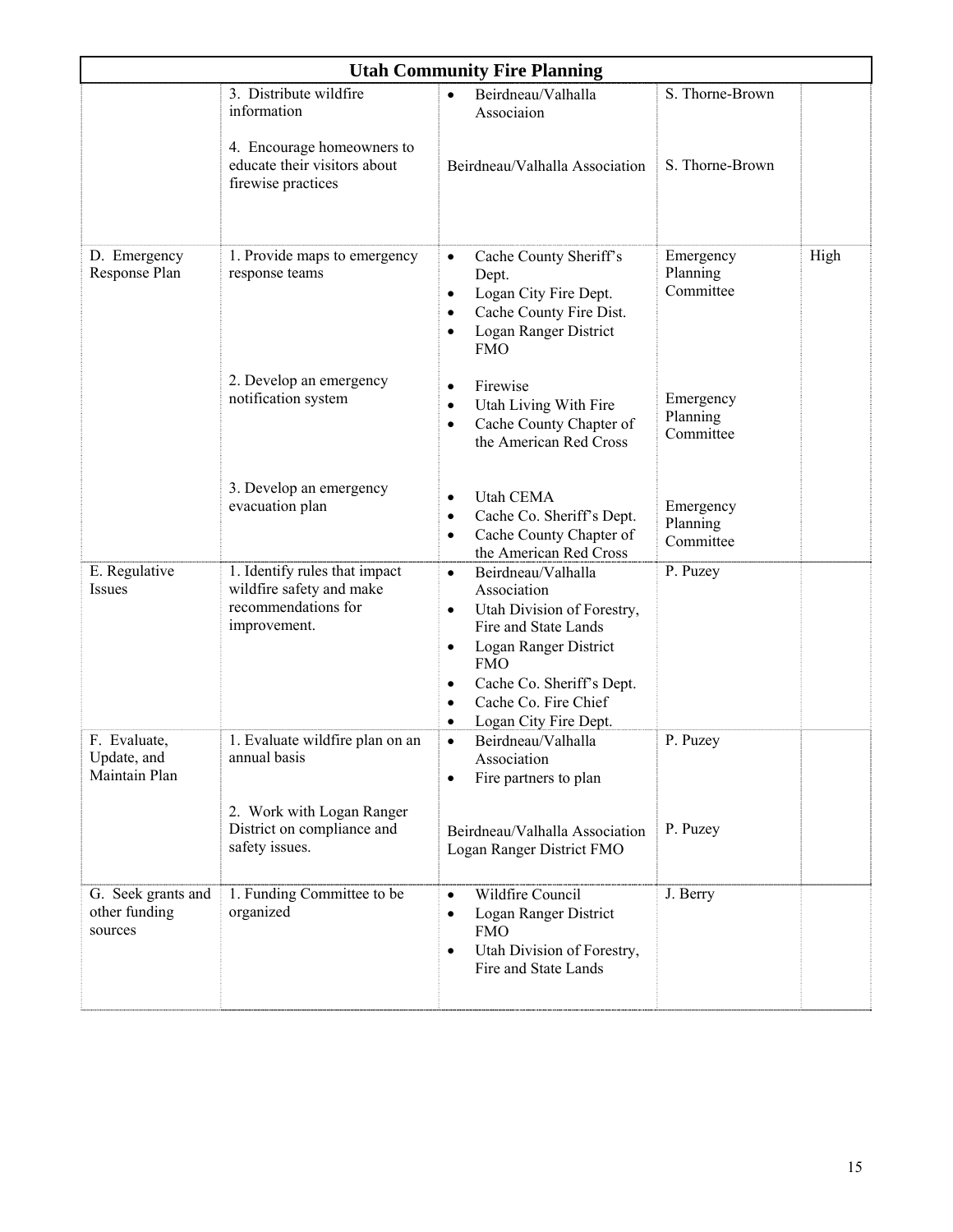# **PART III: RESOURCES**

#### **Informational Materials**

#### General Fire Prevention

"Are You Living in the Red?" pamphlet (Utah Fire Assessment Project: Bureau of Land Management et.al.) "How to Protect Your Home: It Could Happen to You" (USDA Forest Service)

"How to Reduce Wildfire Risk" Tree City USA Bulletin (The National Arbor Day Foundation)

"Living With Fire" video and pamphlet (Utah Living With Fire)

"Protect Your Hide-away Home" pamphlet (Utah Department of Natural Resources)

"Protecting Residences from Wildfire" (USDA Forest Service)

"Protecting Your Home Against Wildfire" video (National Wildfire Coordinating Group)

#### Landscaping/Building

"Firewise Plants for Utah Landscapes" Utah Forest Facts newsletter (Utah State University Extension) "How to Landscape for Safer Hillside Living" pamphlet (Los Angeles City Fire Department)

#### Community Planning

"Community Involvement in Fire Prevention" (Fire Management Notes Vol. 42)

"Community Planning: An Introduction to the Comprehensive Plan" (Kelly, Becker; Island Press) "County Land Use Planning: How Can Planners Help the Fire Services in Protecting Homes from Wildfire" (USDA

Forest Service, General Technical Report INT 251)

"Development Strategies in the Wildland/Urban Interface" (Western Fire Chiefs Association)

"The Greenbelt Concept: Safeguarding Your Community with Planning Buffer Zones" (American Fire Journal)

#### Evacuation Planning

"Fire Alert, Warning and Evacuation" guidance document (Utah Div. of Emergency Services & Homeland Security)

#### **Websites**

FireWise Home Page -- http://www.firewise.org

Forest Service Fire Management Website -- http://www.fs.fed.us/r3/sfe/fire/index.html

Insurance Services Office (town fire ratings) -- http://www.isomitigation.com/

National Fire Protection Association -- http://www.nfpa.org

National Interagency Fire Ctr, Wildland Fire Prevention/Education – http://www.nifc.gov/preved/rams.html

U.S. Department of Agriculture "How to Get Information" (contacts) – http://www.usda.gov/news/howto/nre.htm

Utah BLM Fire Management Website – http://www.ut.blm.gov/fire/Assessment/assessment.html

Utah Twenty-First Century Communities Program - http://utahreach.usu.edu/comm21/index.htm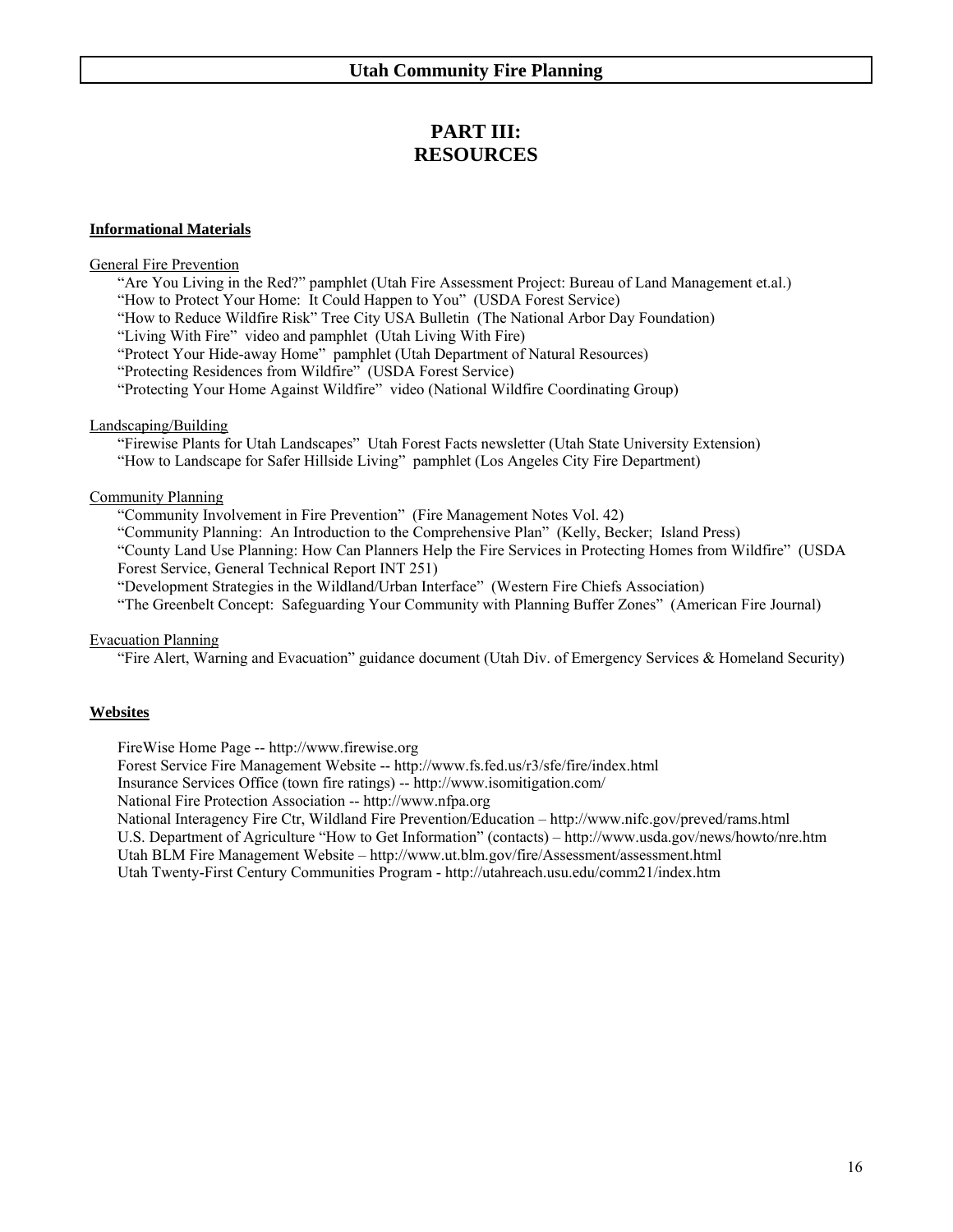# **PART IV: TECHNICAL ASSESSMENTS**

#### **A. Community Description**

#### **1. Physical Description**

 **a. Area** 

Legal description:

T12N, R2E, Sec. 23

USGS Map Quadrangle (optional):

VOR RAD distance (optional):

#### **b. Topography and Vegetation**

Slope 10

| verage<br>1.111 | $\frac{v}{0}$ | Range | $\frac{0}{0}$<br>to | ′∩ |
|-----------------|---------------|-------|---------------------|----|
|                 |               |       |                     |    |

Aspect (predominate) south (Cardinal direction)

Describe the vegetation in the area:

Juniper and sagebrush on dryer slopes, boxelder, chokecherry, elderberry and bigtooth maple predominant around cabins.

#### **c. Water Supply**

### **Ponds / Creeks / other natural water sources:**

| Type:               |                                                                                                                                  | Status:<br>Permanent / | Helicopter | Pump      | $\#$ Gallons |
|---------------------|----------------------------------------------------------------------------------------------------------------------------------|------------------------|------------|-----------|--------------|
| Pond / Creek        | Location / GPS Coordinates                                                                                                       | Intermittent           | Access?    | Required? | or CFS*      |
| Logan River         | Logan Canyon along Highway 89                                                                                                    | Perm                   | Yes        | Yes       | $800$ cfs    |
| Perennial<br>stream | Begins at a spring above site, flows<br>beside many of the cabins, and then<br>joins Logan River.on the south side of<br>Hwy. 89 | Perm                   | No.        | Yes       | 9            |
|                     |                                                                                                                                  |                        |            |           |              |

*\* Ponds: measure 1000's of gallons; Creeks: measure in cfs during fire season*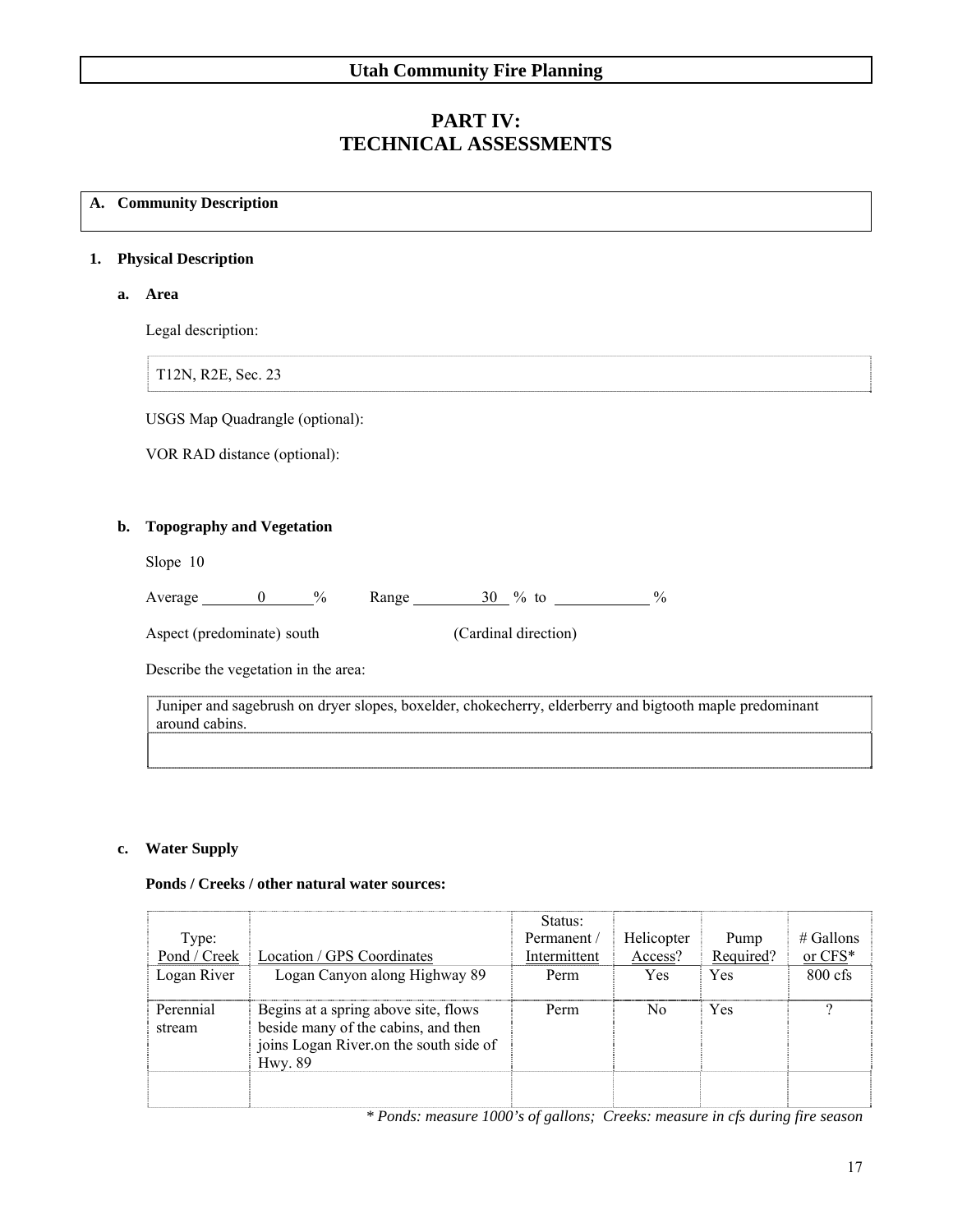#### **Hydrants:**

| Location | Type:<br>Dry / Prescurize | Data:<br>*TP&S | GPM (max.)<br>Output | Comments |
|----------|---------------------------|----------------|----------------------|----------|
| N/A      |                           |                |                      |          |
|          |                           |                |                      |          |

*\* Thread Pressure and Size* 

#### **Water Tanks / Other available water storage:** (underground cisterns, swimming pools, etc.)

| Location                                                                                                                    | Access | # of gallons* | Responsible<br>Entity | Phone $/E$ -mail |
|-----------------------------------------------------------------------------------------------------------------------------|--------|---------------|-----------------------|------------------|
| Water storage tank for<br>Guinavah/Malibu Campgrounds<br>and Beirdneau/Valhalla.<br>northwest of homesite in the<br>meadow. | road   | 10.000        | <b>USFS</b>           | 435-755-3620     |

*\* measure 1000's of gallons* 

#### **d. Emergency Services / Equipment Capabilities**

Describe the types of emergency services and equipment available from local, county, state and federal resources.

| 911 Services: | Cache County Dispatch Center                                                              |
|---------------|-------------------------------------------------------------------------------------------|
| Local:        | Logan City Fire Department structure and ambulance service along with Logan Police Dept.  |
| County:       | Cache County Fire District structure and wildland fire engines along with Sheriff's Dept. |
| State:        | County Firewarden                                                                         |
| $Federal+$    | One Type II wildland engine                                                               |

#### **2. Hazard Evaluation**

#### **a. Area Fire History**

| Month/Year of fire | Ignition point        | Ignition source | Acres burned        |
|--------------------|-----------------------|-----------------|---------------------|
| Nov. 2001          | Structure             | Fireplace       | None                |
| Last 10 years      | 5 fires along Hwy. 89 | Human caused    | Less than 1<br>acre |
| Last 10 years      | 1 fire along Hwy. 89  | Lightning       | Less than 1<br>acre |

#### **b. Subdivision rating**

The subdivision is rated (low / moderate / high / severe / extreme) for wildfire hazard. (See Appendix.)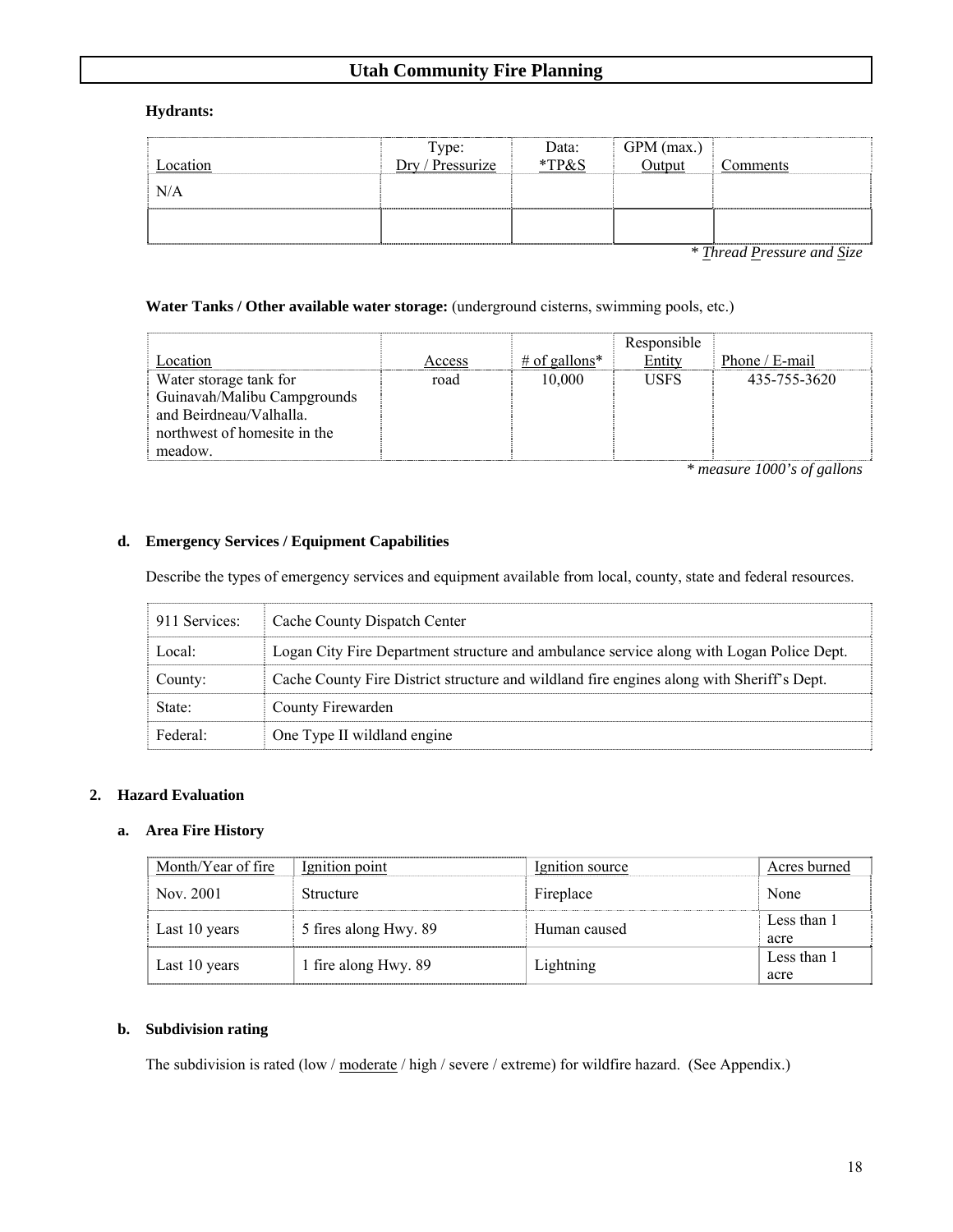#### **c. Property / Structure Rating**

All lots will be rated for wildfire hazard, as arranged by the Fire Council with fire officials and as permitted by the owners. The estimated time of completion for all ratings is December 31, 2005

#### **d. Expected Fire Behavior**

 Fire behavior would consist of creeping and smoldering in the duff layer. Some localized torching could occur under extreme burning conditions.

#### **To be filled out onsite.**

#### **INSTRUCTIONS**

#### **B. Community Prescription**

Based on the information collected, provide recommendations for action under each of the following categories. Fuel modification project plans should include recommendations for ongoing maintenance. **Attach project worksheets for each project, and similar documentation for other goals.** 

#### **1. Fuel Modification Projects**

| Project(s) (briefly identify) | Timeframe | Person in Charge |
|-------------------------------|-----------|------------------|
|                               |           |                  |
|                               |           |                  |
|                               |           |                  |
|                               |           |                  |
|                               |           |                  |
|                               |           |                  |
|                               |           |                  |
|                               |           |                  |

#### **2. Infrastructure Improvements** (Utilities, Water Developments, Equipment Acquisition / Repair, etc.)

| Project(s) (briefly identify) | Timeframe | Person in Charge |
|-------------------------------|-----------|------------------|
|                               |           |                  |
|                               |           |                  |
|                               |           |                  |
|                               |           |                  |
|                               |           |                  |
|                               |           |                  |
|                               |           |                  |
|                               |           |                  |

#### **3. Education**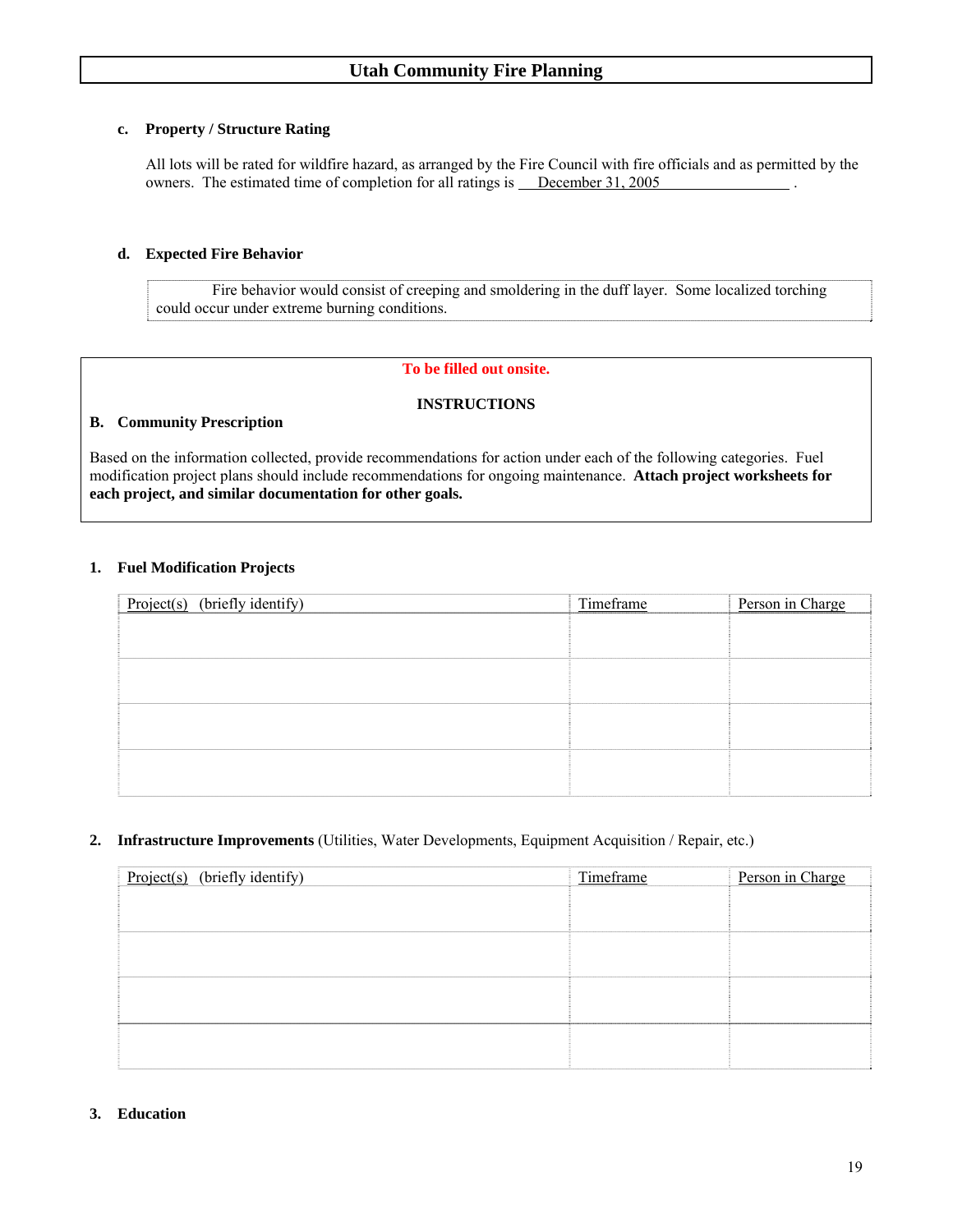| <b>Utah Community Fire Planning</b> |           |                  |  |
|-------------------------------------|-----------|------------------|--|
| (briefly identify)<br>Goal(s)       | Timeframe | Person in Charge |  |
|                                     |           |                  |  |
|                                     |           |                  |  |
|                                     |           |                  |  |
|                                     |           |                  |  |
|                                     |           |                  |  |
|                                     |           |                  |  |
|                                     |           |                  |  |
|                                     |           |                  |  |
|                                     |           |                  |  |

# **4. Wildfire Response / Pre-Attack Plan**

**A Pre-Attack Plan should be in place, with a detailed description attached.** It should address the following:

| Emergency notification procedures               | Factors in determining evacuation vs. shelter-in-place |
|-------------------------------------------------|--------------------------------------------------------|
| Fire protection responsibilities among agencies | <b>Traffic Control</b>                                 |
| (private, state, federal lands; response times) | Briefing of personnel on safety and hazards            |
| Command responsibilities                        | Determining Operational Mode                           |
| Pre-determined locations for                    | Determining resource needs                             |
| <b>Command Post</b>                             | (aircraft, mechanized, hand crews, water /             |
| <b>Staging Areas</b>                            | chemical delivery systems)                             |
| <b>Safety Zones</b>                             | Determining assignments                                |
| Helibase / Helispots                            | (reconnaissance, medical suppression, rehab)           |
|                                                 |                                                        |

| $Goal(s)$ (briefly identify) | Timeframe | Person in Charge |
|------------------------------|-----------|------------------|
|                              |           |                  |
|                              |           |                  |
|                              |           |                  |
|                              |           |                  |
|                              |           |                  |
|                              |           |                  |
|                              |           |                  |
|                              |           |                  |

# **5. Monitoring and Evaluation**

| (briefly identify)<br>Goal(s) | Timeframe | Person in Charge |
|-------------------------------|-----------|------------------|
|                               |           |                  |
|                               |           |                  |
|                               |           |                  |
|                               |           |                  |
|                               |           |                  |
|                               |           |                  |
|                               |           |                  |
|                               |           |                  |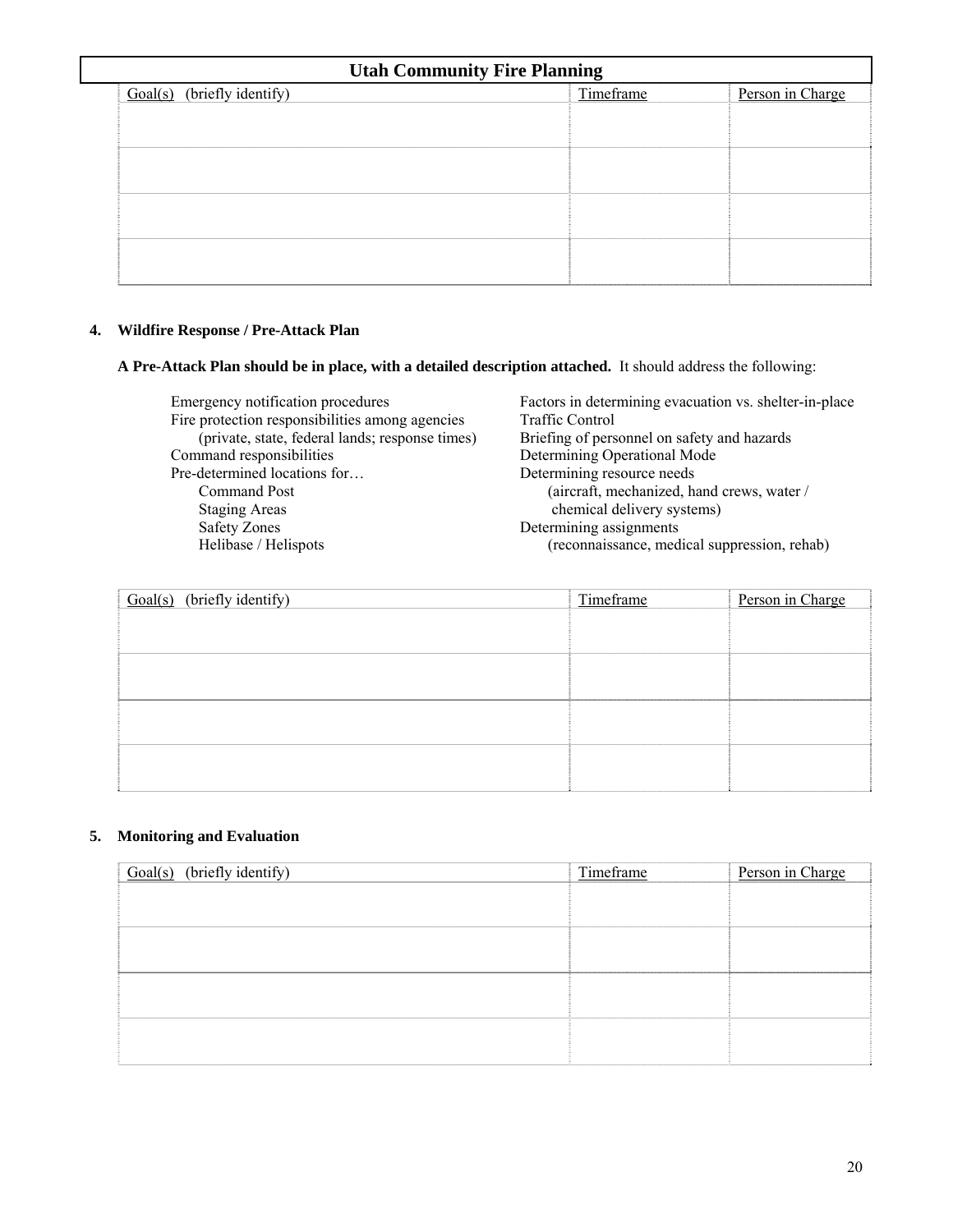# **APPENDIX**

#### **– Contact Lists**

Utah Division of Forestry, Fire and State Lands USDA Forest Service Districts Utah Resource & Development Councils Emergency Management/Fire Agencies Utah Associations of Government American Red Cross Other Planning/Training Resources Emergency Call-Down List

**– Summerhome Site Map** 

#### **– Assessments / Worksheets**

Defensible Space Assessment Worksheets Wildfire Hazard Rating Form Wildland Urban Interface Project Sheet (funding)

**– Checklists / Homeowner Information** (In Wildfire Defense Library/Tub)

Fire Disaster Potential Checklist for Homeowners Landscaping and Defensible Space Checklist Fire Resistant Plants Emergency Response checklist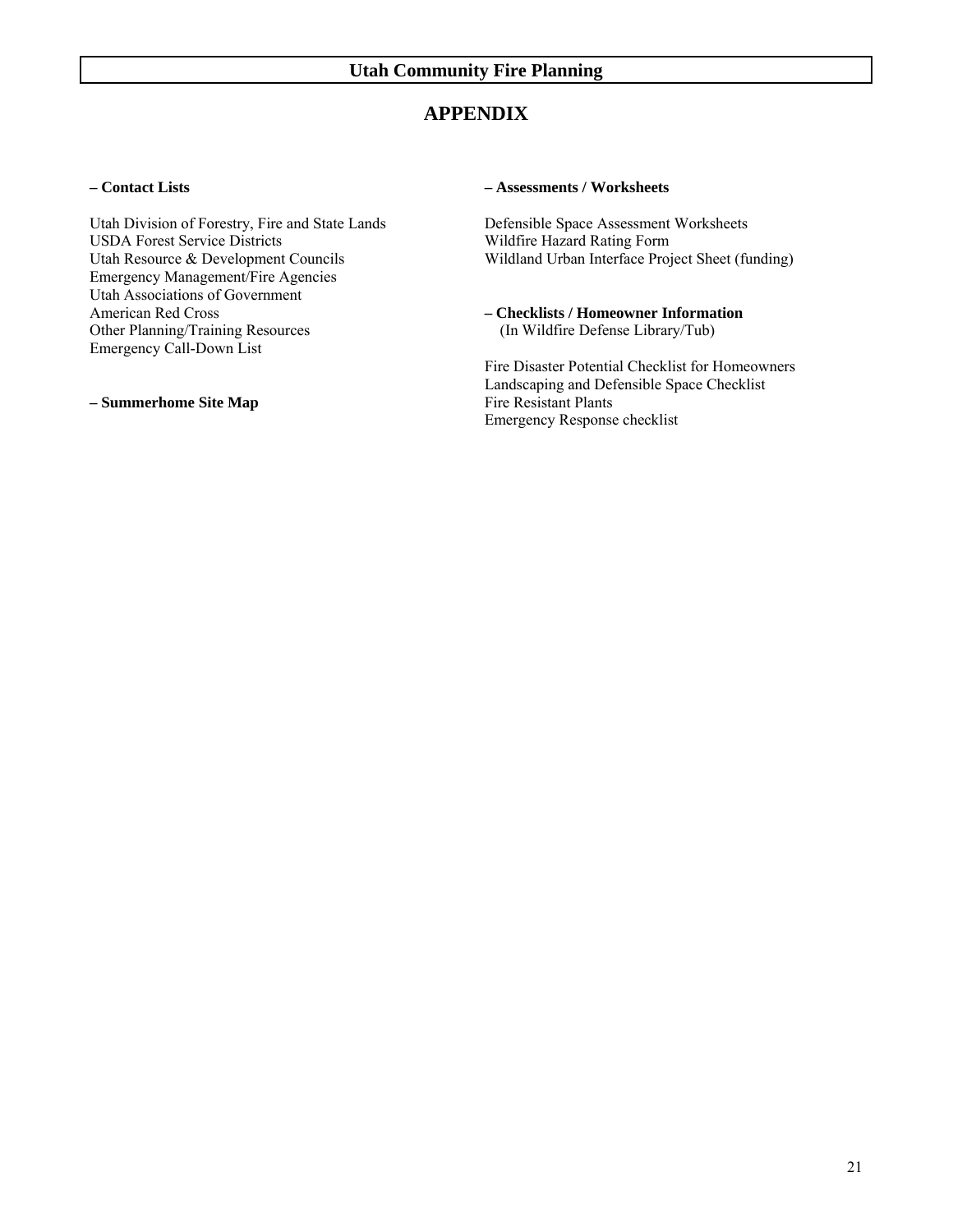# **AGENCY CONTACT INFORMATION**

### **Utah Department of Natural Resources Division of Forestry, Fire and State Lands**

*(updated July 2003)* 

#### **Bear River Area Office**

*Craig Pettigrew, Area Manager Kelly Allen, WUI Coordinator* 

1780 N. Research Parkway, Ste 104 N. Logan, UT 84341-1940 (435) 752-8701

**Northeastern Area Office** *Dale Jablonski, Area Manager* 

*Nate Robinson, Acting FMO\**

152 East 100 North Vernal, UT 84078-2126 (435) 781-5463

*\* FMO = Fire Management Officer* 

**Wasatch Front Area Office**

*Barbara Gardner, Area Manager Keith Crumpton, Acting FMO* 

1594 W. North Temple, Ste 3520 Salt Lake City, UT 84116 (801) 538-5555

> **Central Area Office** *Mike Melton, FMO*

115 East 900 North Richfield, UT 84701-1847 (435) 896-5697

**Southwestern Area Office**

*Ron Wilson, Area Manager Larry LeForte, FMO*

585 North Main Cedar City, UT 84720-2643 (435) 586-4408

#### **Southeastern Area Office**

*Gary Cornell, Area Manager*  James Moutella, WUI Coordinator

1165 S. Highway 191, Suite 6 Moab, UT 84532-3002 (435) 259-3766

#### **Utah Resource & Development Councils**

**Bear River RC&D**  1860 N. 100 East No. Logan, UT 84341 (435) 753-3871

#### **Utah Associations of Government (AOG)**

**Bear River AOG**  170 N. Main Logan, UT 84321 (435) 752-7242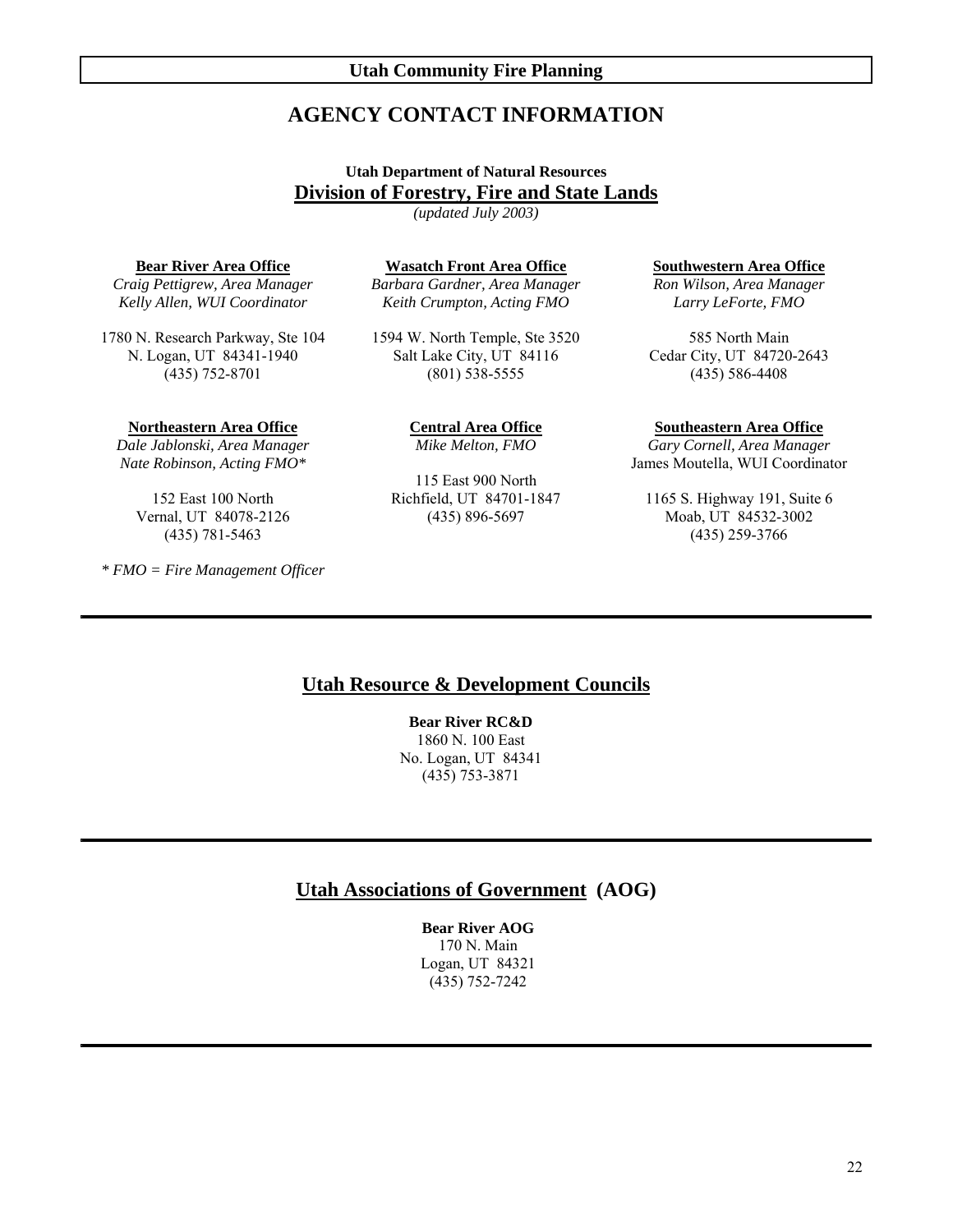#### **Other Planning / Training Resources**

#### **Community Solutions, Inc.**

Kathy Hammons, Janet Johnson 386 East 600 North Midway, UT 84049 (435) 657-0668

**Utah Rural Development Council** 351 W. Center Street, Admin 304D Cedar City, UT 84720 (435) 586-7852

#### **Wasatch Front Regional Council** 420 W. 1500 S., Ste 200 Bountiful, UT 84010 (801) 292-4469

# **American Red Cross**

**Cache County Chapter**  1115 North 200 East, Ste 140 Logan, UT 84341 (435) 752-1125

#### **Emergency Management / Fire Agencies**

#### **Federal Emergency Mgmt Agency**

Denver Federal Center Building 710, Box 25267 Denver, CO 80225-0267 (303) 235-4800

**Utah Comprehensive Emergency Management** Rm. 1110, State Office Bldg. Salt Lake City, UT 84114 (801) 538-3400

**Utah State Fire Marshal**  5272 S. College Dr., Ste 302 Murray, UT 84123-2611 (801) 284-6350

# **State of Utah County Emergency Management Coordinators**

**Cache County** Daron Henrie (435) 750-7406

# **Utah Soil Conservation Districts**

**Blacksmith Fork Soil Cons. District** 1835 West 3200 South Logan, UT 84321 (435) 752-7573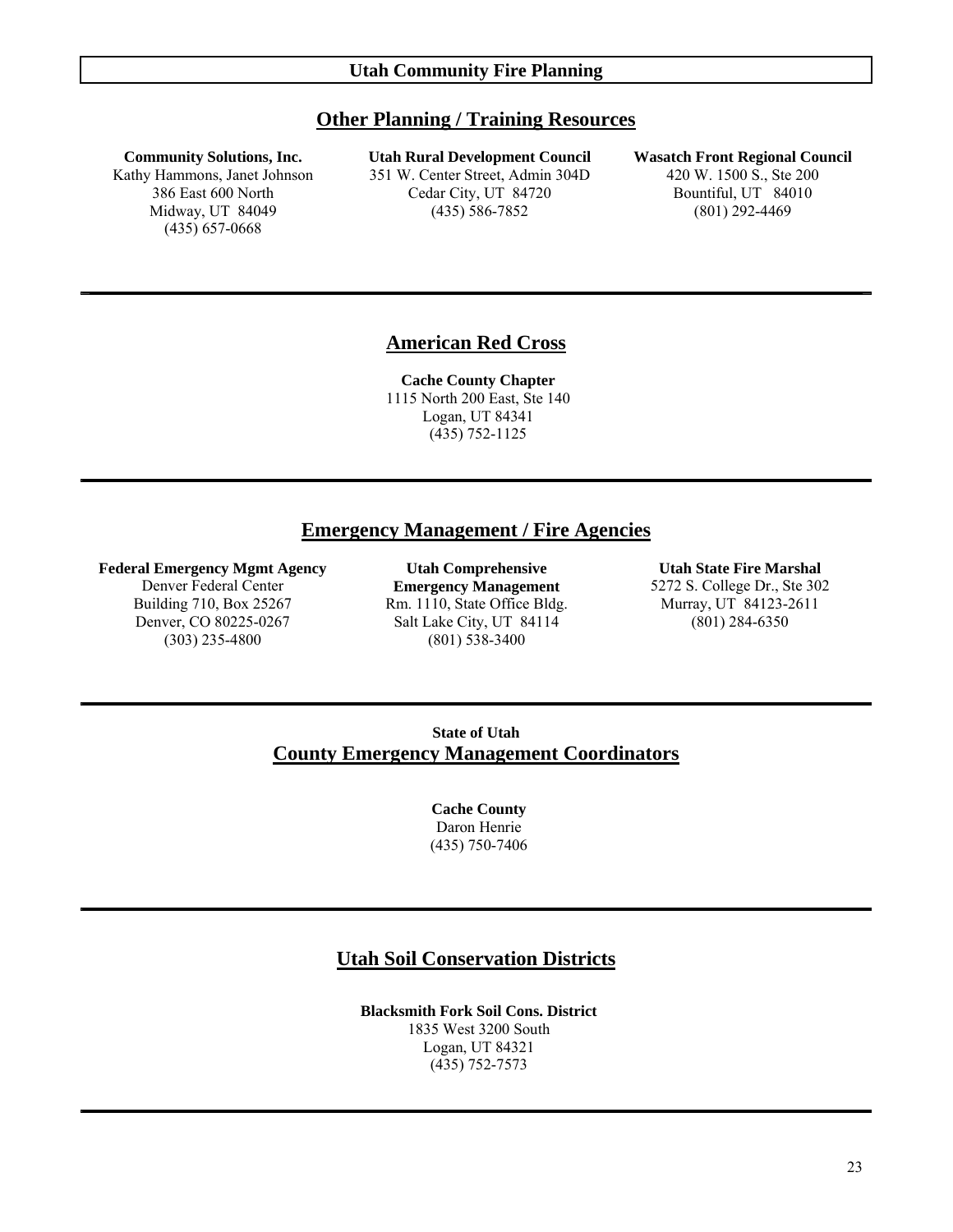# **Utah Department of Natural Resources**

*Divisions other than Forestry, Fire and State Lands* 

#### **Division of Wildlife Resources**

1594 W. North Temple Salt Lake City, UT 84116 (801) 538-4700

Regional Office – Ogden (801) 476-2740

**Division of Water Rights**  1594 W. No. Temple, Ste 220 Salt Lake City, UT 84116 (801) 538-7240

Regional Office – Logan (435) 752-8755

#### **Division of Parks & Recreation**

1594 W. No. Temple, Ste 116 Salt Lake City, UT 84116 (801) 538-7220

> Northeast Region (435) 649-9109

# **Division of Oil, Gas & Mining**

1594 W. No. Temple, Ste 1210 Salt Lake City, UT 84116 (801) 538-5340

**Division of Water Resources**  1594 W. No. Temple, Ste 310

# Salt Lake City, UT 84116 (801) 538-7230

#### **Utah Geological Survey**

1594 W. No. Temple, Ste 3110 Salt Lake City, UT 84116 (801) 538-3300

# **U.S. Department of Agriculture Forest Service – Utah Offices**

# **Intermountain Regional Office**  Federal Building

324 25<sup>th</sup> Street Ogden, UT 84401 (801) 625-5306

**Wasatch-Cache National Forest** 8236 Federal Building 125 South State Street Salt Lake City, UT 84138 (801) 524-3900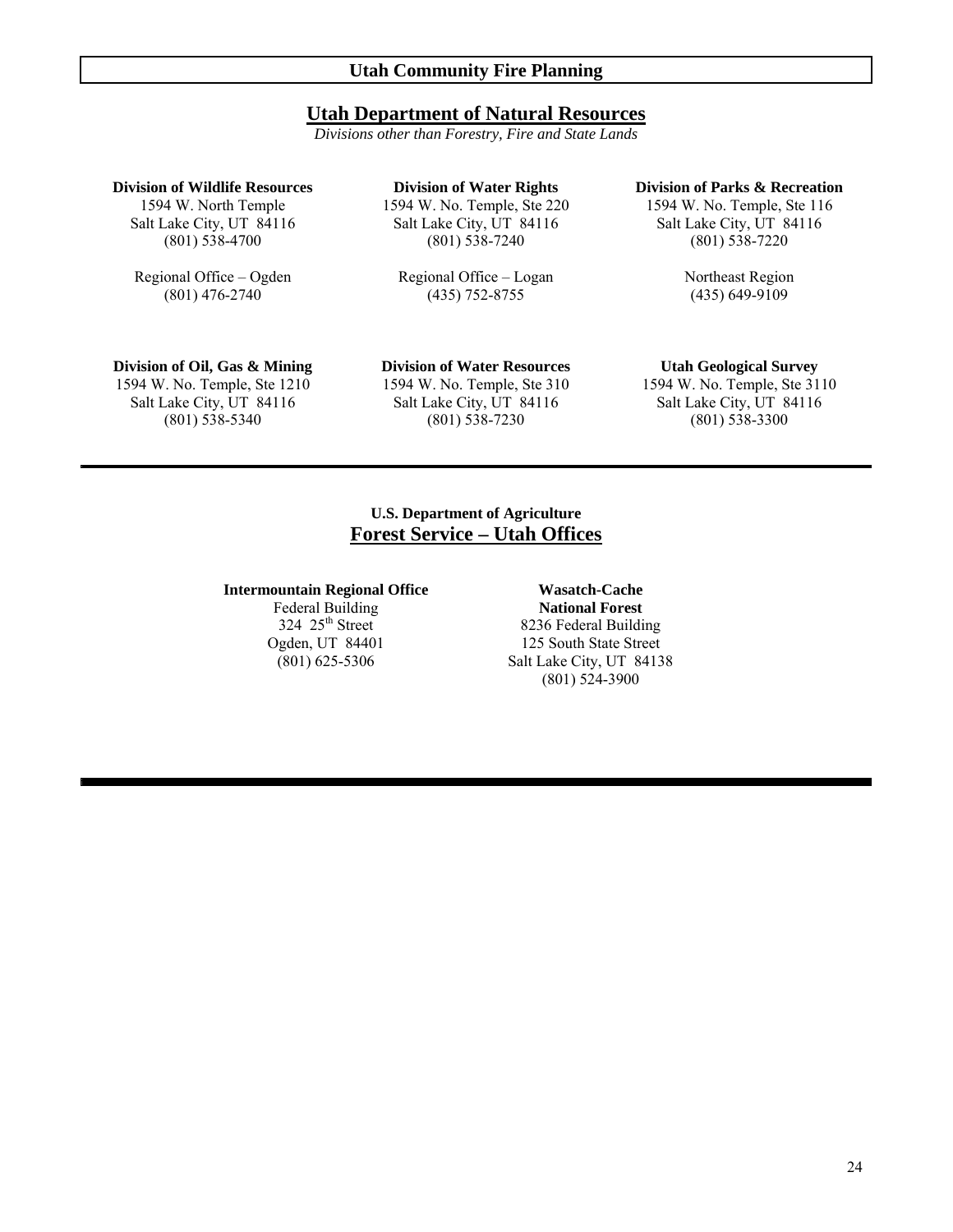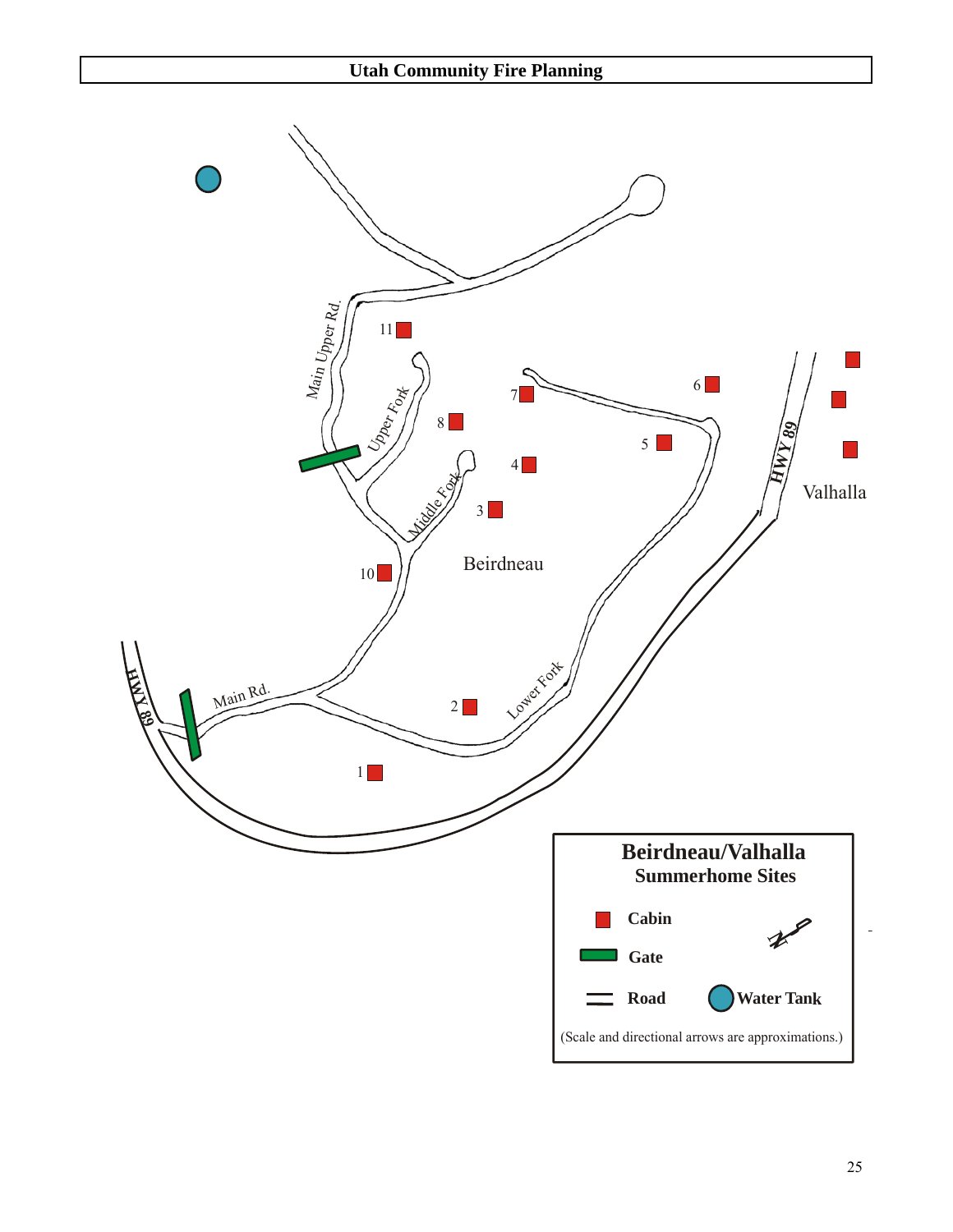



# WILDFIRE HAZARD RATING FACTORS

| Density              | Q0%            | 40%                | 60%          | 80%          | 100%          |
|----------------------|----------------|--------------------|--------------|--------------|---------------|
| Fuel Type            | Hardwoods      | Grass/Sage         | Pin./Juniper | Mtn. Brush   | Conifer       |
| <b>Response Time</b> | $<$ 15 Minutes | 30 Minutes         | 45 Minutes   | 60 Minutes   | $>60$ Minutes |
| Topography           | Valley Bottom  | Low on Slope       | Mid Slope    | Ridge top    | Canyon/Draw   |
| Aspect               | North          | East               | Flat         | <b>South</b> | West          |
| Slope                | ${}_{10\%}$    | (20%               | 30%          | 45%          | $> 60\%$      |
| <b>Rating Points</b> |                | $\scriptstyle\sim$ |              |              |               |

moderate  $\bar{W}$  $\overline{z}$ TOTAL SCORE =

appendix C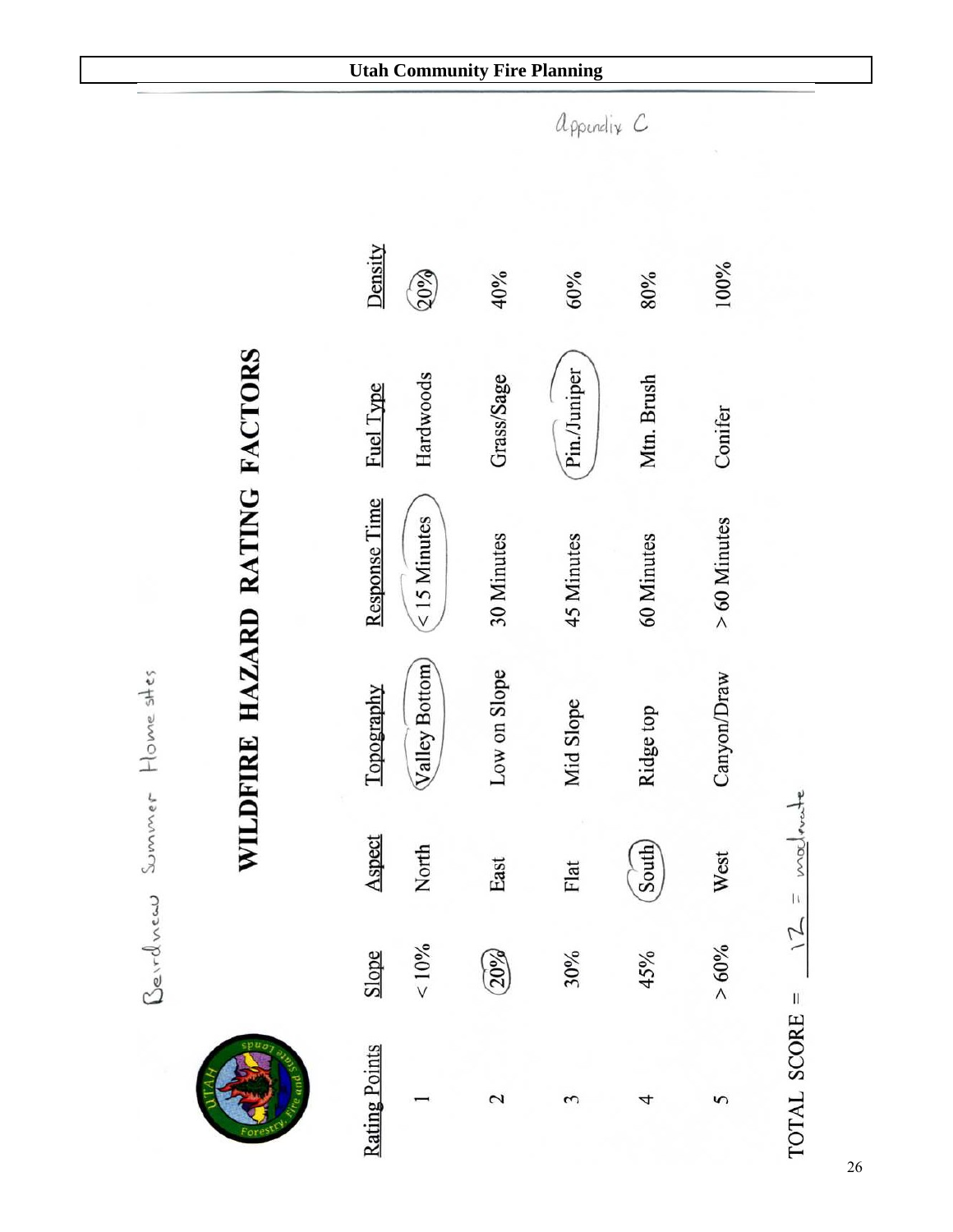|                                                     | <b>Utah Community Fire Planning</b> |
|-----------------------------------------------------|-------------------------------------|
| $20$ to 30 points = EXTREME                         |                                     |
| $13$ to $19$ points = HIGH                          |                                     |
| $6 \text{ to } 12 \text{ points} = \text{MODERATE}$ |                                     |
|                                                     |                                     |